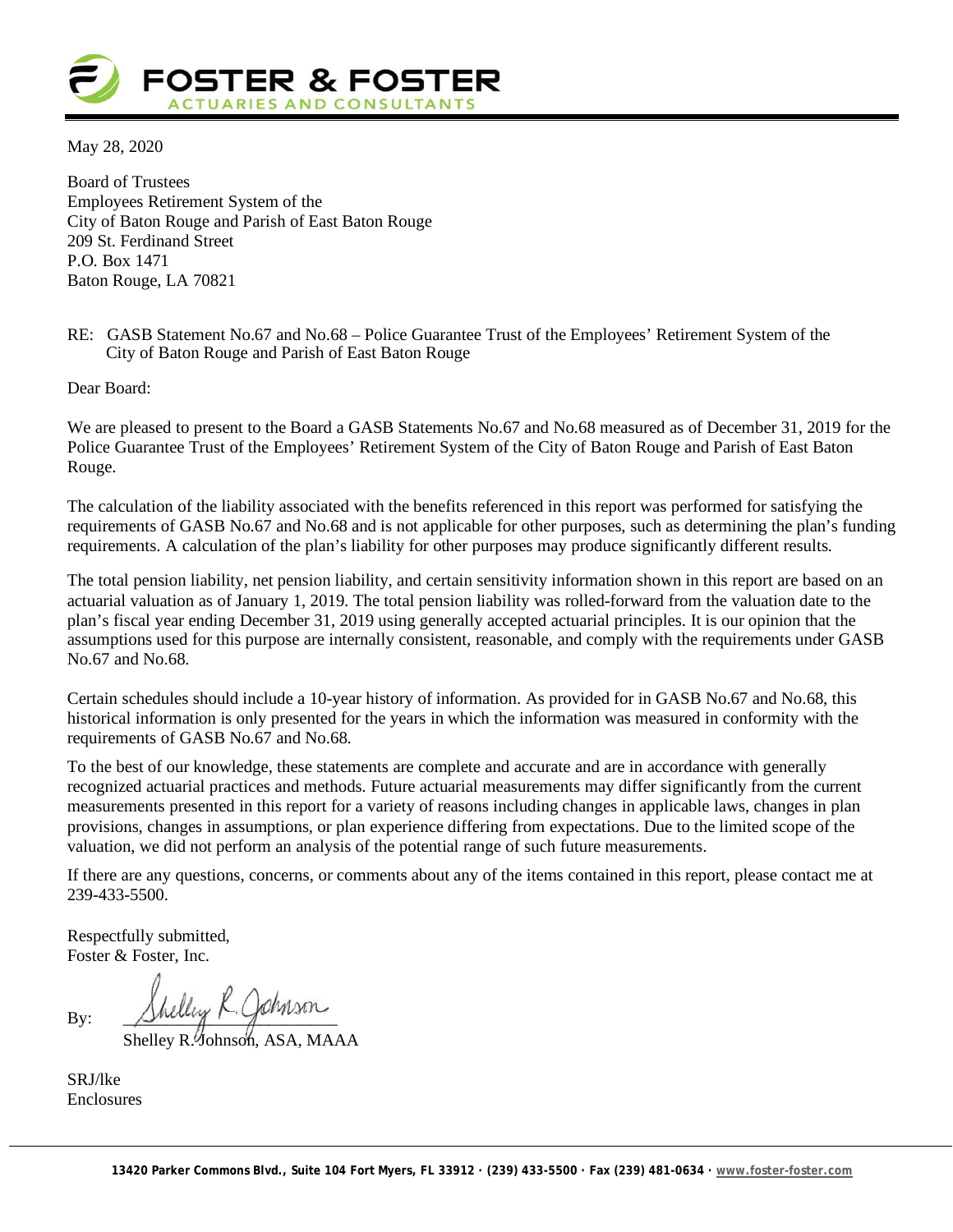# STATEMENT OF FIDUCIARY NET POSITION DECEMBER 31, 2019

| <b>ASSETS</b>                                 | <b>MARKET VALUE</b> |
|-----------------------------------------------|---------------------|
| Cash and Cash Equivalents:                    |                     |
| Money Market                                  | 2,089,492           |
| Cash                                          | 1,314,808           |
| <b>Total Cash and Equivalents</b>             | 3,404,300           |
| Receivables:                                  |                     |
| <b>Member Contributions</b>                   | 1,787               |
| <b>Employer Contributions</b>                 | 5,725               |
| From Broker for Investments Sold              | 147,000             |
| Other                                         | 8,351               |
| <b>Investment Income</b>                      | 3,770               |
| <b>Total Receivable</b>                       | 166,633             |
| Investments:                                  |                     |
| <b>Fixed Income</b>                           | 5,436,031           |
| Equities                                      | 4,618,197           |
| Alternative                                   | 1,477,265           |
| <b>Total Investments</b>                      | 11,531,493          |
| Deferred Outflows of Resources - OPEB related | 30,844              |
| <b>Total Assets</b>                           | 15,133,270          |
| <b>LIABILITIES</b>                            |                     |
| Payables:                                     |                     |
| Accrued Expenses and Benefits                 | 280,602             |
| <b>Total OPEB Liability</b>                   | 518,363             |
| To Broker for Investments Purchased           | 3,904               |
| <b>Total Liabilities</b>                      | 802,869             |
| Deferred Inflows of Resources - OPEB related  | 169,113             |
| NET POSITION RESTRICTED FOR PENSIONS          | 14, 161, 288        |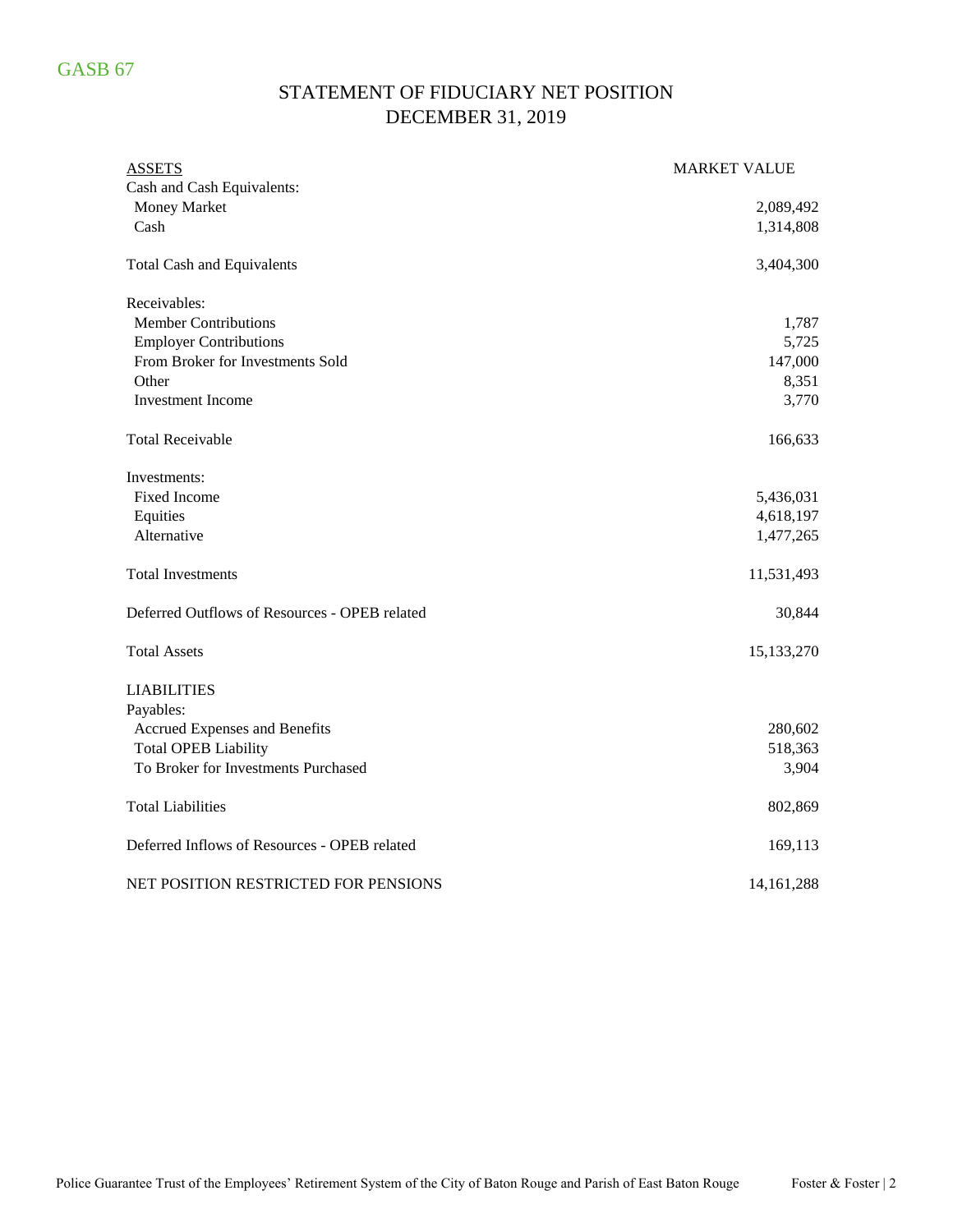### STATEMENT OF CHANGES IN FIDUCIARY NET POSITION FOR THE YEAR ENDED DECEMBER 31, 2019 Market Value Basis

| <b>ADDITIONS</b>                          |           |              |
|-------------------------------------------|-----------|--------------|
| Contributions:                            |           |              |
| Member                                    | 52,178    |              |
| Employer                                  | 1,167,213 |              |
| <b>Total Contributions</b>                |           | 1,219,391    |
| <b>Investment Income:</b>                 |           |              |
| Net Increase in Fair Value of Investments | 1,817,358 |              |
| Interest & Dividends                      | 93,728    |              |
| Less Investment Expense <sup>1</sup>      | (122,982) |              |
| Net Investment Income                     |           | 1,788,104    |
| <b>Total Additions</b>                    |           | 3,007,495    |
| <b>DEDUCTIONS</b>                         |           |              |
| Distributions to Members:                 |           |              |
| <b>Benefit Payments</b>                   | 511,937   |              |
| Lump Sum DROP Distributions               | 1,800,289 |              |
| <b>Total Distributions</b>                |           | 2,312,226    |
| Administrative Expense                    |           | 276,209      |
| <b>Total Deductions</b>                   |           | 2,588,435    |
| Net Increase in Net Position              |           | 419,060      |
| NET POSITION RESTRICTED FOR PENSIONS      |           |              |
| Beginning of the Year                     |           | 14,415,588   |
| Beginning of the Year Adjustment          |           | (673, 360)   |
| End of the Year                           |           | 14, 161, 288 |

<sup>1</sup>Investment related expenses include investment advisory, custodial and performance monitoring fees.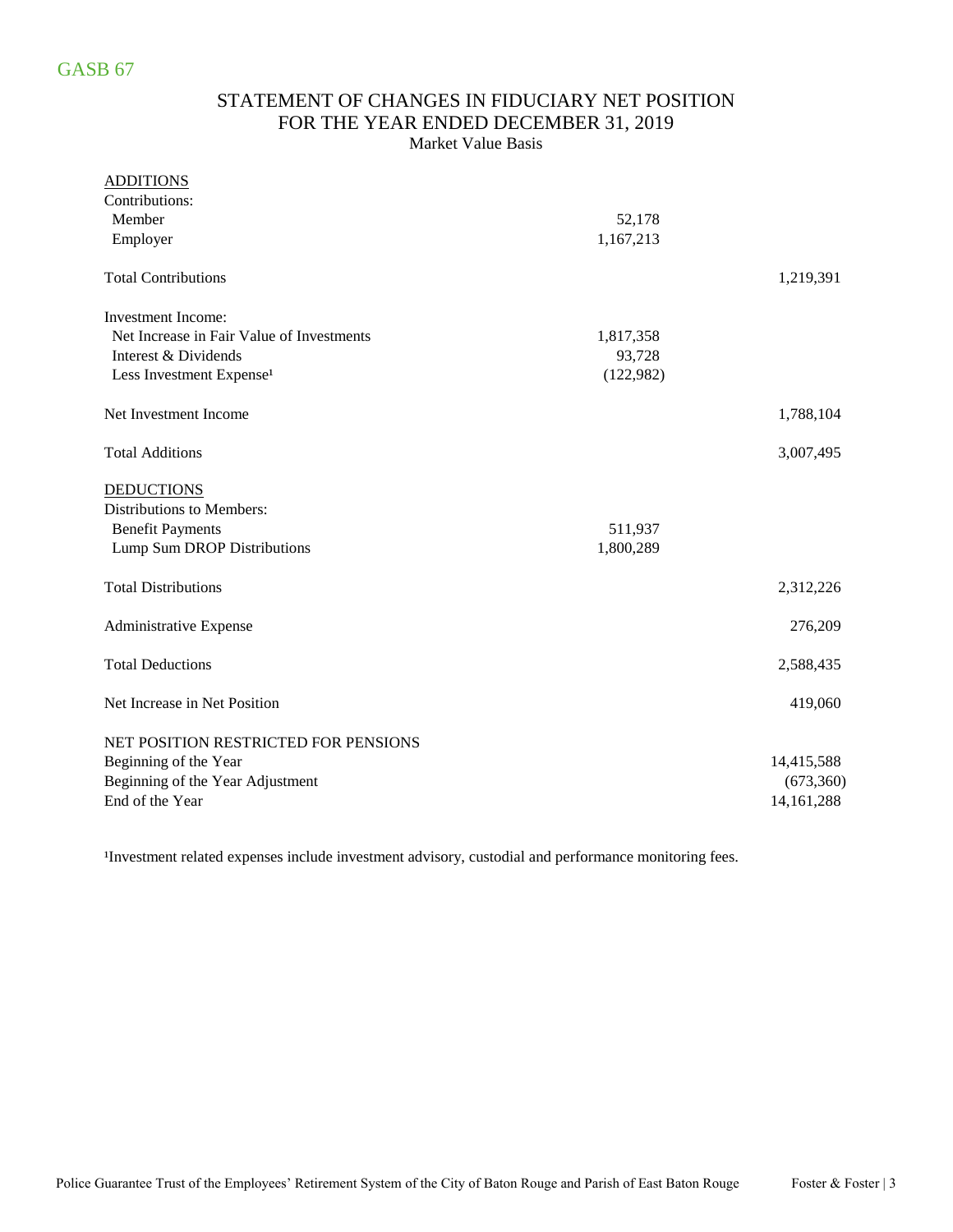### NOTES TO THE FINANCIAL STATEMENTS

(For the Year Ended December 31, 2019)

#### *Plan Administration*

This plan was effective February 26, 2000 and was most recently amended effective February 28, 2001.

The plan is a single employer defined benefit pension plan, established and amended by the City of Baton Rouge, Louisiana and Parish of East Baton Rouge acting through its Board of Trustees.

Eligible police employees who are active members or in the Deferred Retirement Option Plan (DROP) of the City of Baton Rouge and Parish of East Baton Rouge (CPERS) on February 26, 2000 who elected to transfer into the Municipal Police Employees' Retirement System of Louisiana (MPERS) are automatically included in the Police Guarantee Trust (PGT).

#### *Plan Membership as of January 1, 2019:*

| Inactive Plan Members or Beneficiaries Currently Receiving Benefits | 219 |
|---------------------------------------------------------------------|-----|
| Inactive Plan Members Entitled to But Not Yet Receiving Benefits    |     |
| Active Plan Members                                                 | 106 |
|                                                                     | 328 |

#### *Benefits Provided*

The Plan provides retirement and drop benefits.

The Plan provisions can be found in the January 1, 2019 Actuarial Valuation Report for the Police Guarantee Trust of the Employees' Retirement System of the City of Baton Rouge and Parish of East Baton Rouge prepared by Foster & Foster Actuaries and Consultants.

#### *Contributions*

Member Contributions: Based on current member contribution rate under CPERS, applied to member's compensation not covered by MPERS. Member contributions are "picked up" by the City.

Employer Contributions: Balance of actuarially required contribution less member contributions, as determined above.

#### *Investment Policy:*

The following was the Board's adopted asset allocation policy as of December 31, 2019:

| <b>Asset Class</b>         | <b>Target Allocation</b> |
|----------------------------|--------------------------|
| Domestic Equity            | 32.5%                    |
| International Equity       | 17.5%                    |
| <b>Domestic Bonds</b>      | 25.0%                    |
| <b>International Bonds</b> | 5.0%                     |
| <b>Real Estate</b>         | 15.0%                    |
| <b>Alternative Assets</b>  | 5.0%                     |
| Total                      | 100.0%                   |

#### *Concentrations:*

The Plan did not hold investments in any one organization that represent 5 percent or more of the Pension Plan's Fiduciary Net Position.

#### *Rate of Return:*

For the year ended December 31, 2019, the annual money-weighted rate of return on Pension Plan investments, net of Pension Plan investment expense, was 13.69 percent.

The money-weighted rate of return expresses investment performance, net of investment expense, adjusted for the changing amounts actually invested.

#### Deferred Retirement Option Program

The DROP balance as December 31, 2019 is \$31,109,407.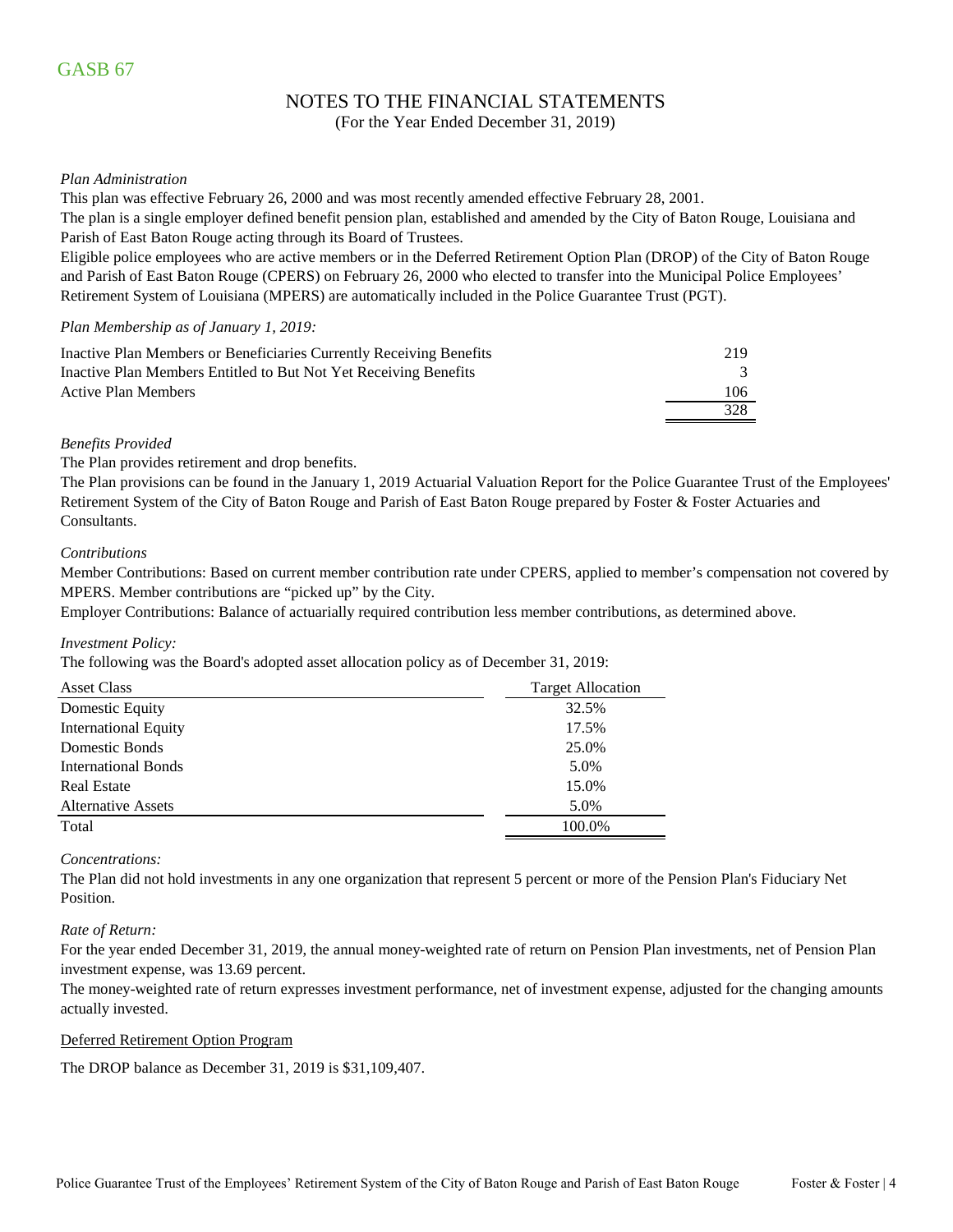### NET PENSION LIABILITY OF THE SPONSOR

The components of the Net Pension Liability of the Sponsor on December 31, 2019 were as follows:

| <b>Total Pension Liability</b>                                         | -SS | 44.708.413   |
|------------------------------------------------------------------------|-----|--------------|
| Plan Fiduciary Net Position                                            |     | (14,161,288) |
| Sponsor's Net Pension Liability                                        |     | 30.547.125   |
| Plan Fiduciary Net Position as a percentage of Total Pension Liability |     | 31.67%       |

#### *Actuarial Assumptions:*

The Total Pension Liability was determined by an actuarial valuation as of January 1, 2019 updated to December 31, 2019 using the following actuarial assumptions:

| Inflation                 | 2.25%     |
|---------------------------|-----------|
| <b>Salary Increases</b>   | Age based |
| Discount Rate             | 4.13%     |
| Investment Rate of Return | 5.75%     |

*Mortality Rates Healthy Active Lives:*

RP-2006 Blue Collar Employee Projected back to 2001, Generational with MP-2018 (2016 base year). *Mortality Rates Healthy Inactive Lives:* RP-2006 Blue Collar Annuitant Projected back to 2001, Generational with MP-2018 (2016 base year).

*Mortality Rate Disabled Lives:*

RP-2006 Disability Table Projected back to 2001, Generational with MP-2018 (2016 base year).

The significant assumptions are based upon the most recent experience study dated January 21, 2020.

The Long-Term Expected Rate of Return on Pension Plan investments can be determined using a building-block method in which best-estimate ranges of expected future real rates of return (expected returns, net of Pension Plan investment expenses and inflation) are developed for each major asset class.

For 2019, the inflation rate assumption of the investment advisor was 2.50%.

These ranges are combined to produce the Long-Term Expected Rate of Return by weighting the expected future real rates of return by the target asset allocation percentage and by adding expected inflation.

Best estimates of arithmetic rates real rates of return for each major asset class included in the Pension Plan's target asset allocation as of December 31, 2019 are summarized in the following table:

|                             | Long Term                   |
|-----------------------------|-----------------------------|
|                             | <b>Expected Real</b>        |
| <b>Asset Class</b>          | Rate of Return <sup>1</sup> |
| Domestic Equity             | 7.50%                       |
| <b>International Equity</b> | 8.50%                       |
| Domestic Bonds              | 2.50%                       |
| <b>International Bonds</b>  | 3.50%                       |
| <b>Real Estate</b>          | 4.50%                       |
| Alternative Assets          | 5.70%                       |

<sup>1</sup> Source: AndCo Consulting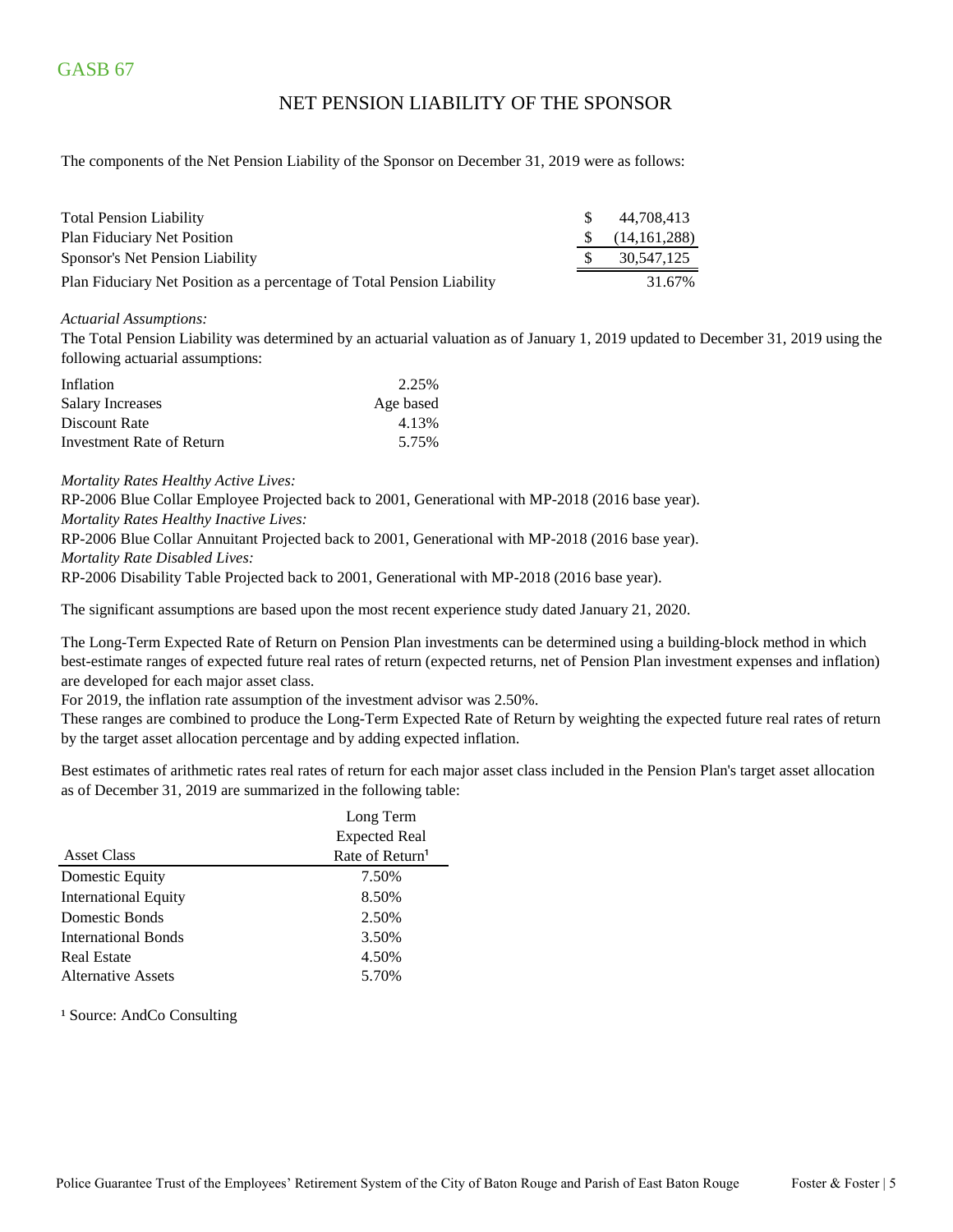#### Discount Rate:

The projection of cash flows used to determine the Discount rate assumed that Plan member contributions will be made at the current contribution rate and that Sponsor contributions will be made at rates equal to the difference between actuarially determined contribution rates and the member rate. Based on those assumptions, the Pension Plan's Fiduciary Net Position was projected to provide future benefit payments for 14 years. These payments were discounted using a discount rate of 5.75%. Future benefits payments beyond 14 years were discounted using a high quality municipal bond rate of 3.26%. The high quality municipal bond rate was based on the week closest to, but not later than, the measurement date of the S&P Municipal Bond 20 Year High Grade Rate Index. The single equivalent discount rate was 4.13%.

|                                 |              |     | <b>Current Discount</b> |     |             |
|---------------------------------|--------------|-----|-------------------------|-----|-------------|
|                                 | 1\% Decrease |     | Rate                    |     | 1% Increase |
|                                 | 3.13%        |     | 4.13%                   |     | 5.13%       |
| Sponsor's Net Pension Liability | 30.744.308   | - S | 30,547,125              | -SS | 30,378,933  |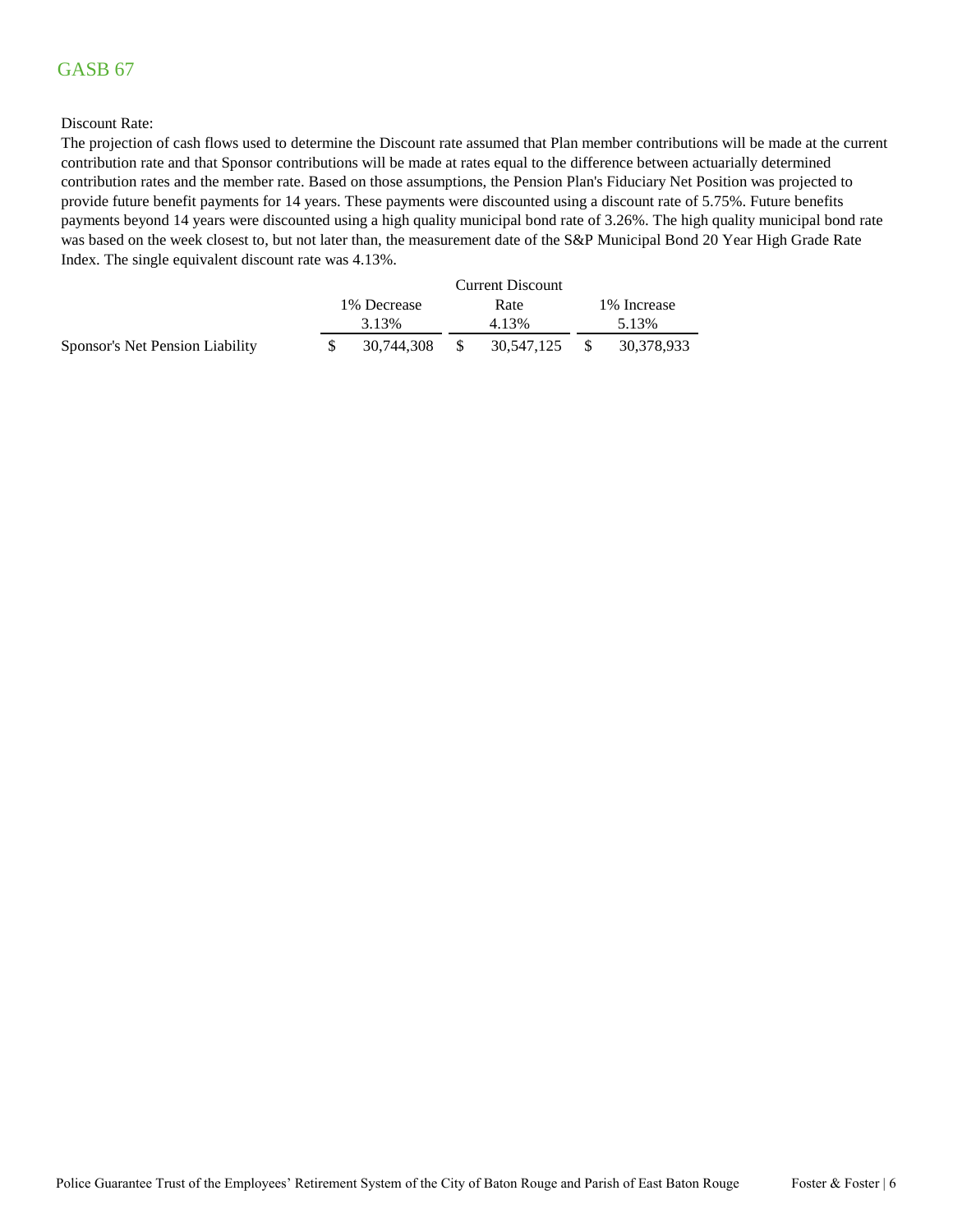### SCHEDULE OF CHANGES IN NET PENSION LIABILITY AND RELATED RATIOS Last 10 Years

|                                                                            |               | 12/31/2019   |    | 12/31/2018  |     | 12/31/2017  |
|----------------------------------------------------------------------------|---------------|--------------|----|-------------|-----|-------------|
| <b>Total Pension Liability</b>                                             |               |              |    |             |     |             |
| <b>Service Cost</b>                                                        |               | 380,505      |    | 459,750     |     | 467,379     |
| Interest                                                                   |               | 2,078,790    |    | 2,098,336   |     | 2,281,368   |
| Changes of benefit terms                                                   |               |              |    |             |     |             |
| Differences between Expected and Actual Experience                         |               | 177,405      |    | 2,147,899   |     | 163,883     |
| Changes of assumptions                                                     |               | 27,828       |    | 151,797     |     | 287,842     |
| Benefit Payments, including Refunds of Employee Contributions              |               | (2,312,226)  |    | (2,371,530) |     | (2,340,178) |
| Net Change in Total Pension Liability                                      |               | 352,302      |    | 2,486,252   |     | 860,294     |
| <b>Total Pension Liability - Beginning</b>                                 |               | 44,356,111   |    | 41,869,859  |     | 41,009,565  |
| Total Pension Liability - Ending (a)                                       |               | 44,708,413   | \$ | 44,356,111  | \$  | 41,869,859  |
| Plan Fiduciary Net Position                                                |               |              |    |             |     |             |
| Contributions - Employer                                                   |               | 1,167,213    |    | 778,113     |     | 641,699     |
| Contributions - Employee                                                   |               | 52,178       |    | 54,100      |     | 70,460      |
| Net Investment Income                                                      |               | 1,788,104    |    | (849,966)   |     | 1,727,482   |
| Benefit Payments, including Refunds of Employee Contributions              |               | (2,312,226)  |    | (2,371,530) |     | (2,340,178) |
| Administrative Expense                                                     |               | (276,209)    |    | (282, 942)  |     | (275, 799)  |
| Net Change in Plan Fiduciary Net Position                                  |               | 419,060      |    | (2,672,225) |     | (176, 336)  |
| Plan Fiduciary Net Position - Beginning                                    |               | 14,415,588   |    | 17,087,813  |     | 17,264,149  |
| Beginning of the Year Adjustment                                           |               | (673,360)    |    |             |     |             |
| Plan Fiduciary Net Position - Ending (b)                                   |               | 14, 161, 288 | \$ | 14,415,588  | \$  | 17,087,813  |
| Net Pension Liability - Ending (a) - (b)                                   | <sup>\$</sup> | 30,547,125   | \$ | 29,940,523  | \$. | 24,782,046  |
| Plan Fiduciary Net Position as a percentage of the Total Pension Liability |               | 31.67%       |    | 32.50%      |     | 40.81%      |
| Covered Payroll                                                            | \$            | 8,100,367    | S  | 9,206,458   | \$. | 11,748,200  |
| Net Pension Liability as a percentage of Covered Payroll                   |               | 377.11%      |    | 325.21%     |     | 210.94%     |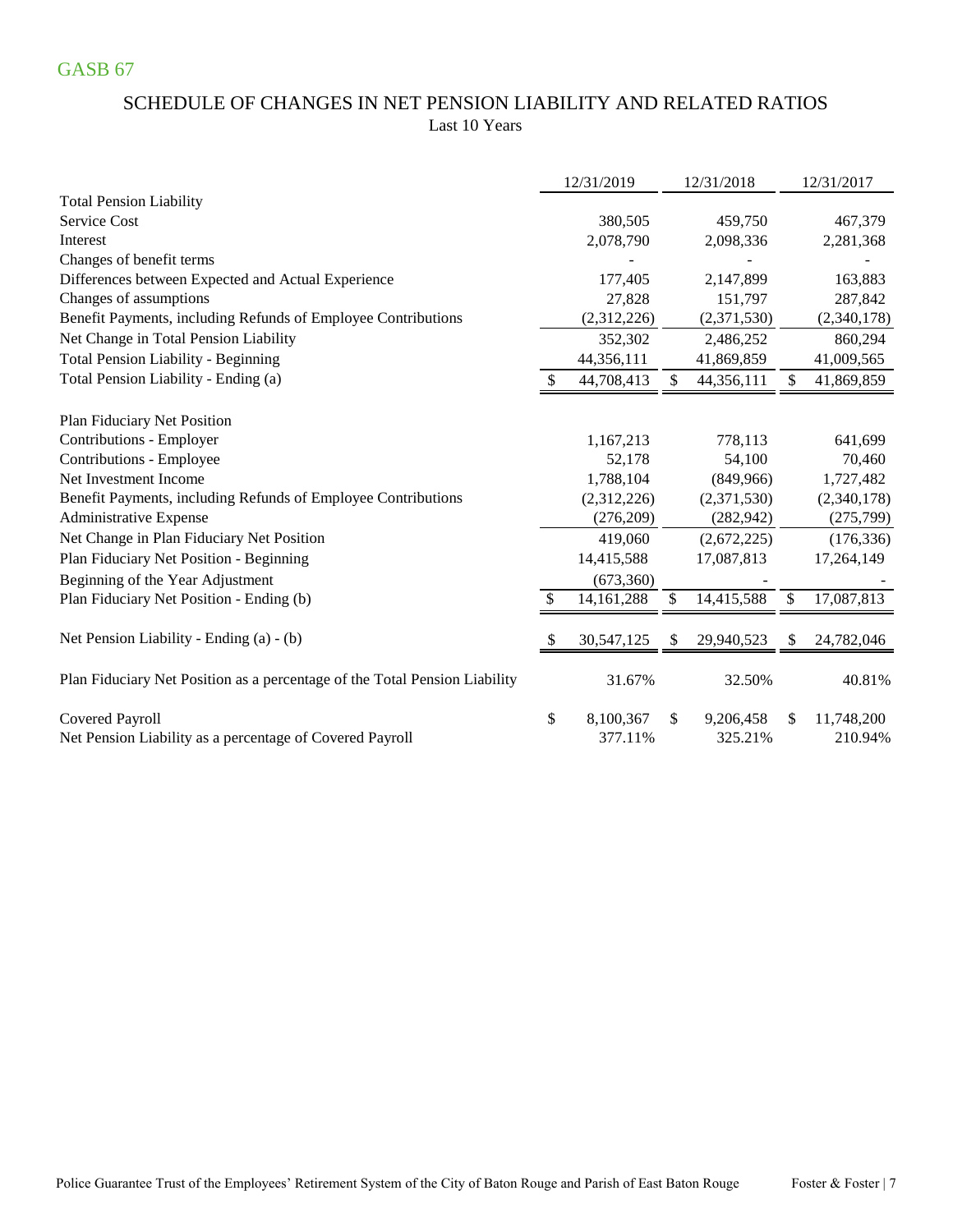### SCHEDULE OF CHANGES IN NET PENSION LIABILITY AND RELATED RATIOS Last 10 Years

|                                                                             |   | 12/31/2016            |              | 12/31/2015 <sup>1</sup> |                | 12/31/2014 1          |
|-----------------------------------------------------------------------------|---|-----------------------|--------------|-------------------------|----------------|-----------------------|
| <b>Total Pension Liability</b>                                              |   |                       |              |                         |                |                       |
| Service Cost                                                                |   | 477,571               |              | 454,961                 |                | 437,310               |
| Interest                                                                    |   | 2,423,493             |              | 2,338,200               |                | 2,565,879             |
| Changes of benefit terms                                                    |   |                       |              |                         |                |                       |
| Differences between Expected and Actual Experience                          |   | 2,243,050             |              | 1,721,888               |                |                       |
| Changes of assumptions                                                      |   | 555,501               |              | (979, 283)              |                | 340,742               |
| Benefit Payments, including Refunds of Employee Contributions               |   | (2,651,397)           |              | (1,853,004)             |                | (1,679,506)           |
| Net Change in Total Pension Liability                                       |   | 3,048,218             |              | 1,682,762               |                | 1,664,425             |
| Total Pension Liability - Beginning                                         |   | 37,961,347            |              | 36,278,585              |                | 34,614,160            |
| Total Pension Liability - Ending (a)                                        |   | 41,009,565            |              | \$ 37,961,347           | \$.            | 36,278,585            |
| Plan Fiduciary Net Position                                                 |   |                       |              |                         |                |                       |
| Contributions - Employer                                                    |   | 581,006               |              | 951,261                 |                | 763,873               |
| Contributions - Employee                                                    |   | 63,856                |              | 99,365                  |                | 90,774                |
| Net Investment Income                                                       |   | 974,590               |              | (403, 640)              |                | 796,414               |
| Benefit Payments, including Refunds of Employee Contributions               |   | (2,651,397)           |              | (1,853,004)             |                | (1,679,506)           |
| Administrative Expense                                                      |   | (269, 510)            |              | (313, 560)              |                | (333, 744)            |
| Net Change in Plan Fiduciary Net Position                                   |   | (1,301,455)           |              | (1,519,578)             |                | (362, 189)            |
| Plan Fiduciary Net Position - Beginning                                     |   | 18,565,604            |              | 20,085,182              |                | 20,447,371            |
| Beginning of the Year Adjustment                                            |   |                       |              |                         |                |                       |
| Plan Fiduciary Net Position - Ending (b)                                    |   | 17,264,149            | $\mathbb{S}$ | 18,565,604              | $\mathbb{S}^-$ | 20,085,182            |
|                                                                             |   |                       |              |                         |                |                       |
| Net Pension Liability - Ending (a) - (b)                                    |   | 23,745,416            | \$           | 19,395,743              | \$             | 16,193,403            |
| Plan Fiduciary Net Position as a percentage of the Total Pension Liability  |   | 42.10%                |              | 48.91%                  |                | 55.36%                |
| Covered Payroll<br>Net Pension Liability as a percentage of Covered Payroll | S | 13,271,888<br>178.92% |              | \$14,066,159<br>137.89% | \$.            | 14,282,440<br>113.38% |
|                                                                             |   |                       |              |                         |                |                       |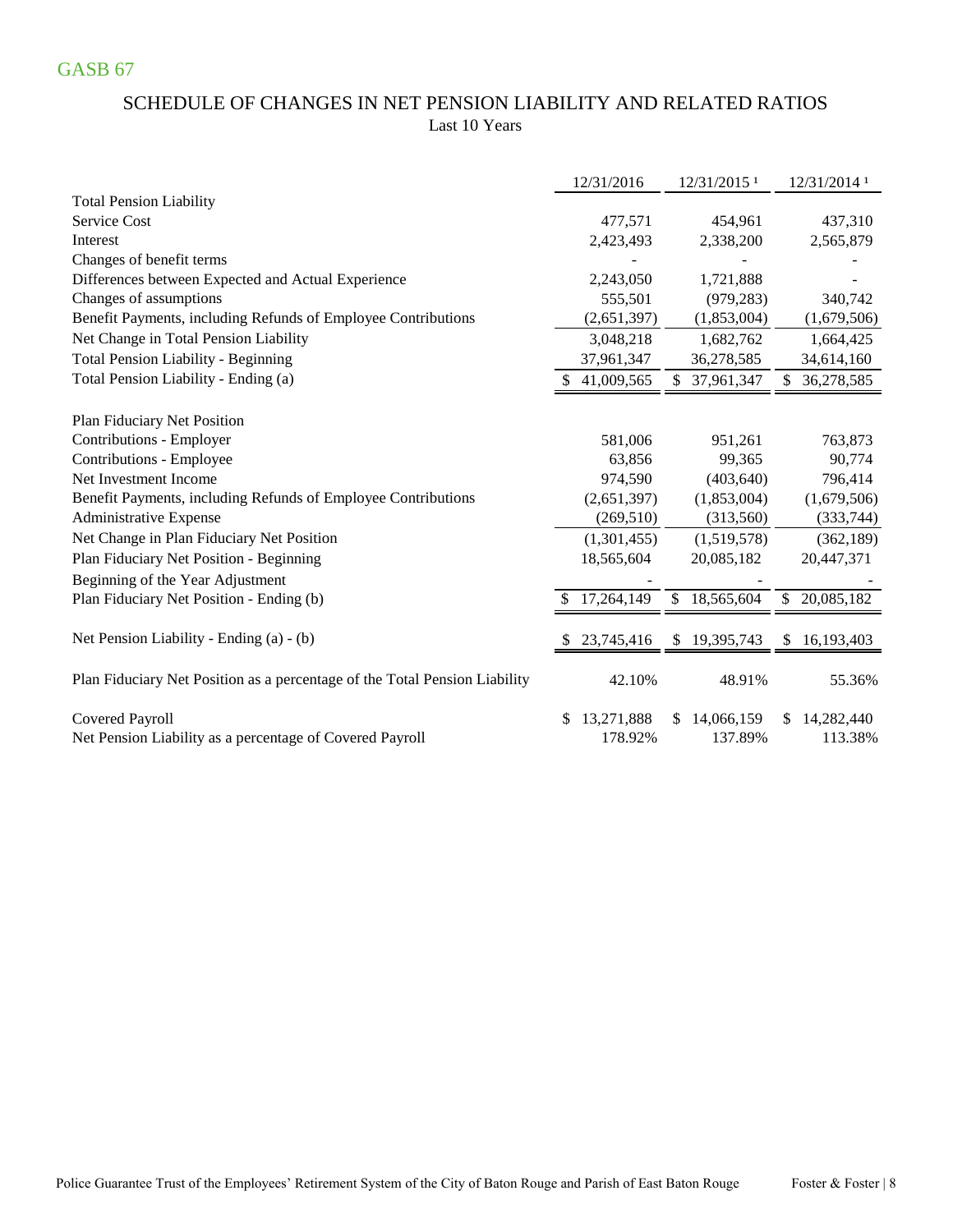#### **Notes to Schedule of Changes in Net Pension Liability and Related Ratios**

<sup>1</sup> The 2014 and 2015 results were provided by the prior actuary, Nyhart.

#### *Changes of assumptions:*

For purposes of determining the GASB discount rate at the 12/31/2019 measurement date, a depletion date projection as of date have been performed. The results of this projection showed a single discount rate of 4.13%.

The discount rate was decreased from 4.77% to 4.13%. In response to an Actuarial Experience Study dated January 21, following assumptions were approved by the Board:

- Inflation
- Salary Increases
- Administrative Expenses
- Cost-of-Living Adjustments
- Mortality Rates
- Retirement Rates
- Withdrawal Rates
- Converted Leave
- MPERS DROP Interest Rate

For purposes of determining the GASB discount rate at the 12/31/2018 measurement date, a depletion date projection as of date have been performed. The results of this projection showed a single discount rate of 4.77%.

The discount rate was lowered from 5.10% to 4.77%.

Additionally, the assumed investment rate of return was lowered from 7.25% to 5.75%, net of investment related expenses.

For purposes of determining the GASB discount rate at the 12/31/2017 measurement date, a depletion date projection as of date have been performed. The results of this projection showed a single discount rate of 5.10%. The discount rate was lowered from 5.66% to 5.10%.

The discount rate was lowered from 6.53% to 5.66%. For purposes of determining the GASB discount rate at the 12/31/2016 measurement date, a depletion date projection as of date have been performed. The results of this projection showed a single discount rate of 5.66%.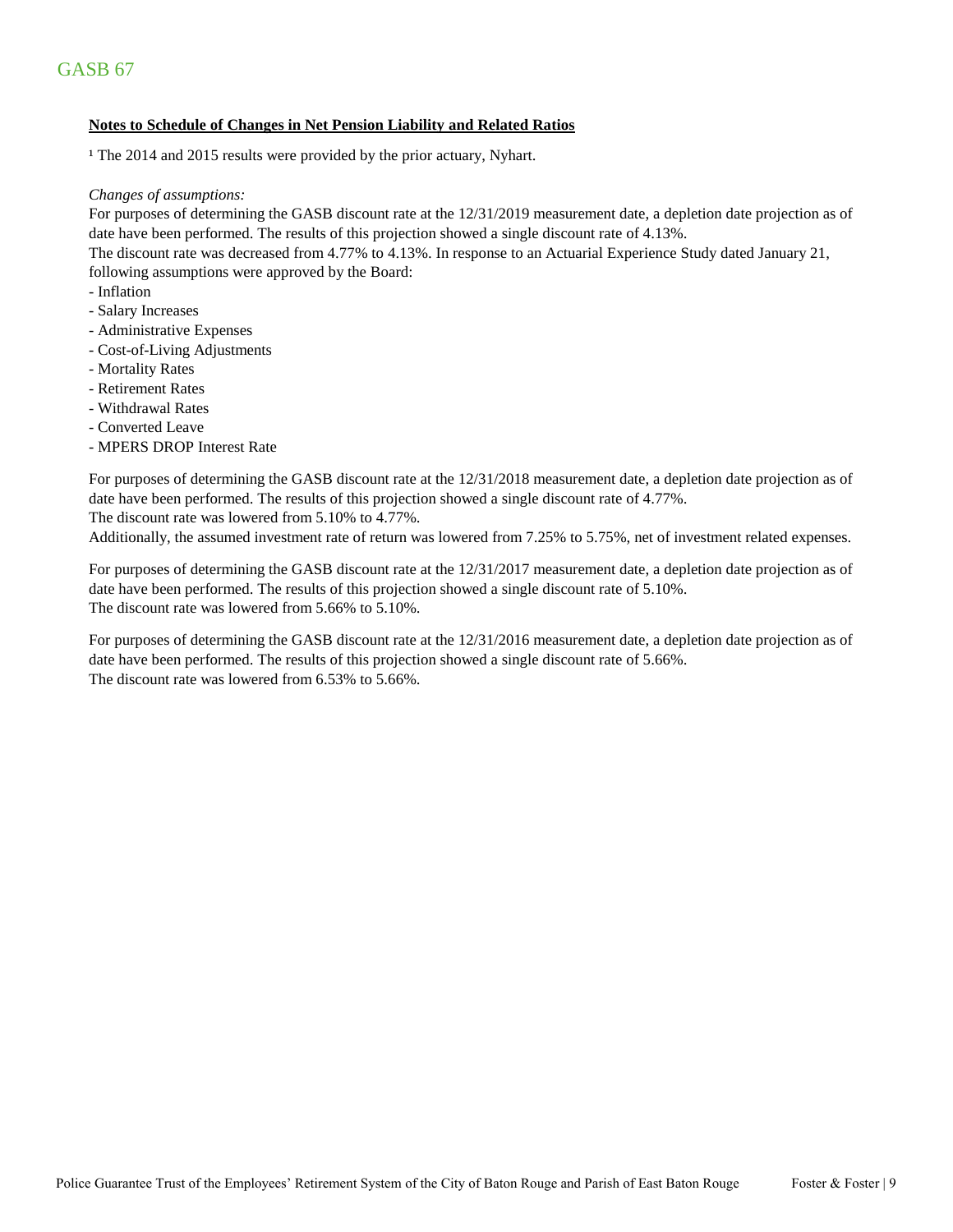# SCHEDULE OF CONTRIBUTIONS

Last 10 Years

|                          |    |              |    | Contributions   |                 |     |              |                 |
|--------------------------|----|--------------|----|-----------------|-----------------|-----|--------------|-----------------|
|                          |    |              |    | in relation to  |                 |     |              | Contributions   |
|                          |    | Actuarially  |    | the Actuarially | Contribution    |     |              | as a percentage |
|                          |    | Determined   |    | Determined      | Deficiency      |     | Covered      | of Covered      |
| <b>Fiscal Year Ended</b> |    | Contribution |    | Contributions   | (Excess)        |     | Payroll      | Payroll         |
| 12/31/2019               | \$ | 3,169,155    | S  | 1,167,213       | \$<br>2,001,942 | \$. | 8,100,367    | 14.41%          |
| 12/31/2018               | \$ | 2,455,093    | \$ | 778,113         | \$<br>1,676,980 | \$. | 9,206,458    | 8.45%           |
| 12/31/2017               | \$ | 3,795,014    | \$ | 641,699         | \$<br>3,153,315 |     | \$11,748,200 | 5.46%           |
| 12/31/2016               | \$ | 2,752,642    | \$ | 581,006         | \$<br>2,171,636 |     | \$13,271,888 | 4.38%           |
| 12/31/2015 <sup>1</sup>  | S  | 3,029,216    | \$ | 951,261         | \$<br>2,077,955 |     | \$14,066,159 | 6.76%           |
| 12/31/2014 1             | \$ | 2,646,547    | \$ | 763,873         | \$<br>1,882,674 |     | \$14,282,440 | 5.35%           |
| 12/31/2013 1             | \$ | 2,679,589    | \$ | 696,918         | \$<br>1,982,671 |     | \$15,428,420 | 4.52%           |
| 12/31/2012 1             | \$ | 2,225,478    | \$ | 238,628         | \$<br>1,986,850 |     | \$15,966,923 | 1.49%           |
| 12/31/2011 1             | \$ | 1,977,834    | \$ | 202,695         | \$<br>1,775,139 |     | \$17,315,930 | 1.17%           |
| 12/31/2010 1             | \$ | 1,634,905    | \$ | 250,114         | \$<br>1.384.791 |     | \$18,836,479 | 1.33%           |

<sup>1</sup> Results were provided by the prior actuary, Nyhart.

#### Notes to Schedule

Valuation Date: 01/01/2018

Actuarially Determined contribution rates are calculated as of January 1, two years prior of the following year in which contributions are reported.

Methods and assumptions used to determine contribution rates:

Mortality Rates:

RP-2000 Combined Healthy Mortality with a Blue Collar Adjustment, Projected to 2019 using Scale BB.

| Age | Male    | Female  |
|-----|---------|---------|
| 20  | 0.0326% | 0.0180% |
| 30  | 0.0686% | 0.0277% |
| 40  | 0.1295% | 0.0829% |
| 50  | 0.2278% | 0.1854% |
| 60  | 0.7237% | 0.4089% |
| 70  | 2.0079% | 1.4815% |

### *Disabled Lives:*

Salary Increases: Inflation, plus  $\frac{\text{Age}}{\text{6}}$ 30 4.00% 35 2.00% 40 2.00% 45 1.00% 50 0.00% RP-2000 Disabled Mortality projected to 2019 using Scale BB. 7.25% per year, compounded annually, net of investment expenses. 2.75% per year.

Interest Rate: Inflation:

MPERS COLA:  $2.00\%$  compounded annually.

55 0.00%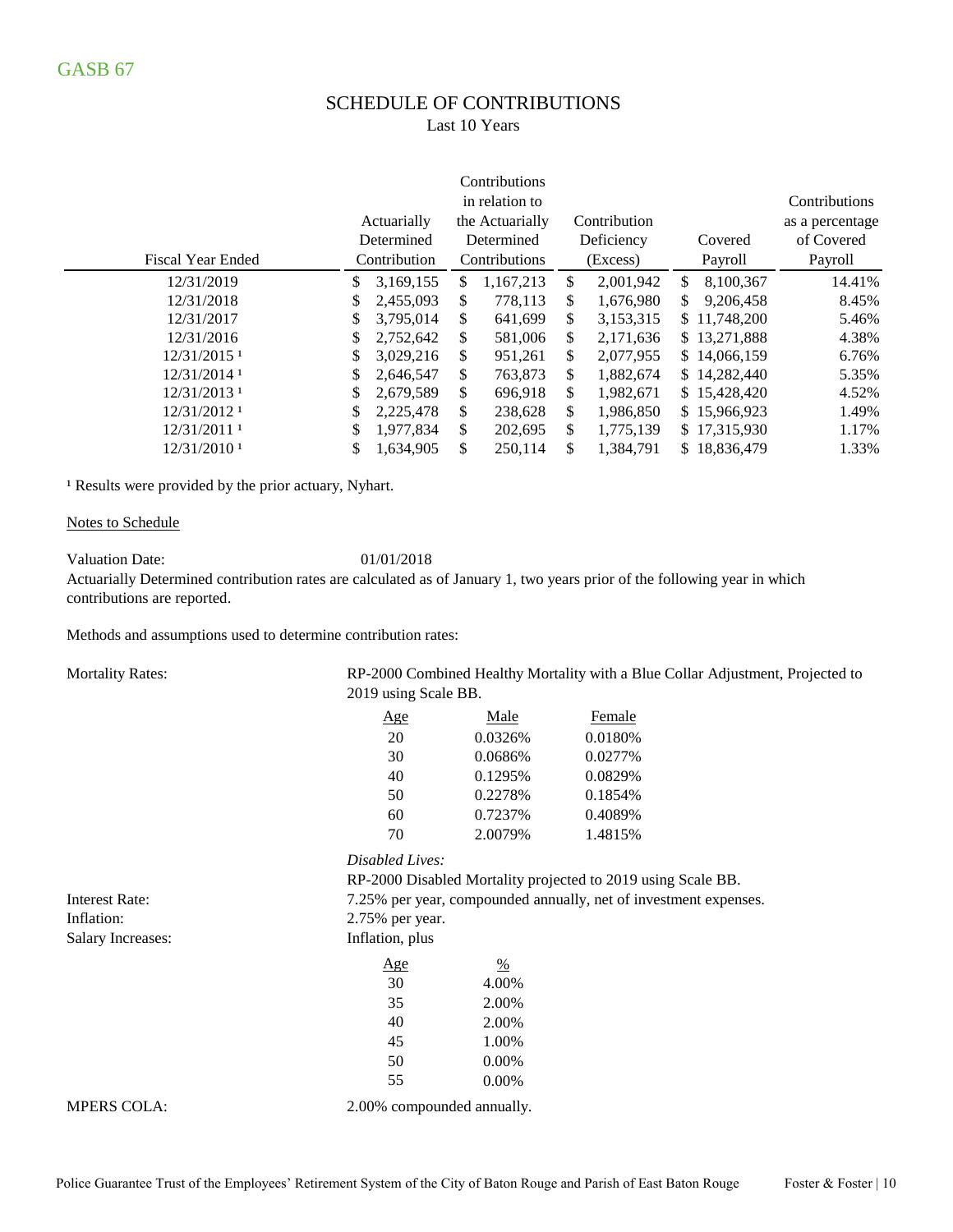#### Retirement Rates:

| Before 25 Years of Creditable Service | Age        | Retirement                                                                |
|---------------------------------------|------------|---------------------------------------------------------------------------|
|                                       | 55-60      | 10%                                                                       |
|                                       | 61-63      | 20%                                                                       |
|                                       | 64         | 25%                                                                       |
|                                       | $65+$      | 100%                                                                      |
| After 25 Years of Creditable Service  | Service    | Retirement                                                                |
|                                       | 25         | 20%                                                                       |
|                                       | 26         | 30%                                                                       |
|                                       | 27         | 40%                                                                       |
|                                       | $28+$      | 100%                                                                      |
| <b>Termination Rates:</b>             | <u>Age</u> | <b>Turnover</b>                                                           |
|                                       | 20         | 7.9%                                                                      |
|                                       | 25         | 7.7%                                                                      |
|                                       | 30         | 7.2%                                                                      |
|                                       | 35         | 6.3%                                                                      |
|                                       | 40         | 5.2%                                                                      |
|                                       | 45         | 4.0%                                                                      |
|                                       | 50         | 2.6%                                                                      |
|                                       | 55         | 0.9%                                                                      |
|                                       | 60         | 0.1%                                                                      |
|                                       |            | The turnover rates are modified as follows, based on years of employment: |

Years of<br>Service ervice Adjustment<br>0-1 110% 0-1 110%<br>2 85% 85%  $3$  45%<br>4-10 45% 45%<br>25%  $11-15$ 16+ 15% Disablity Rates:  $\frac{\text{Age}}{20}$  Disability 0.06%  $0.06%$ 25 0.06% 30 0.06%<br>35 0.07% 0.07% 40 0.11% 45 0.22% 50 0.46% 55 1.02% 60 3.20% 61 3.55% 62 4.00% 63 4.50% 64 4.10% 65 1.95%

It is assumed that 75% of Police Officer disablements are servivce related.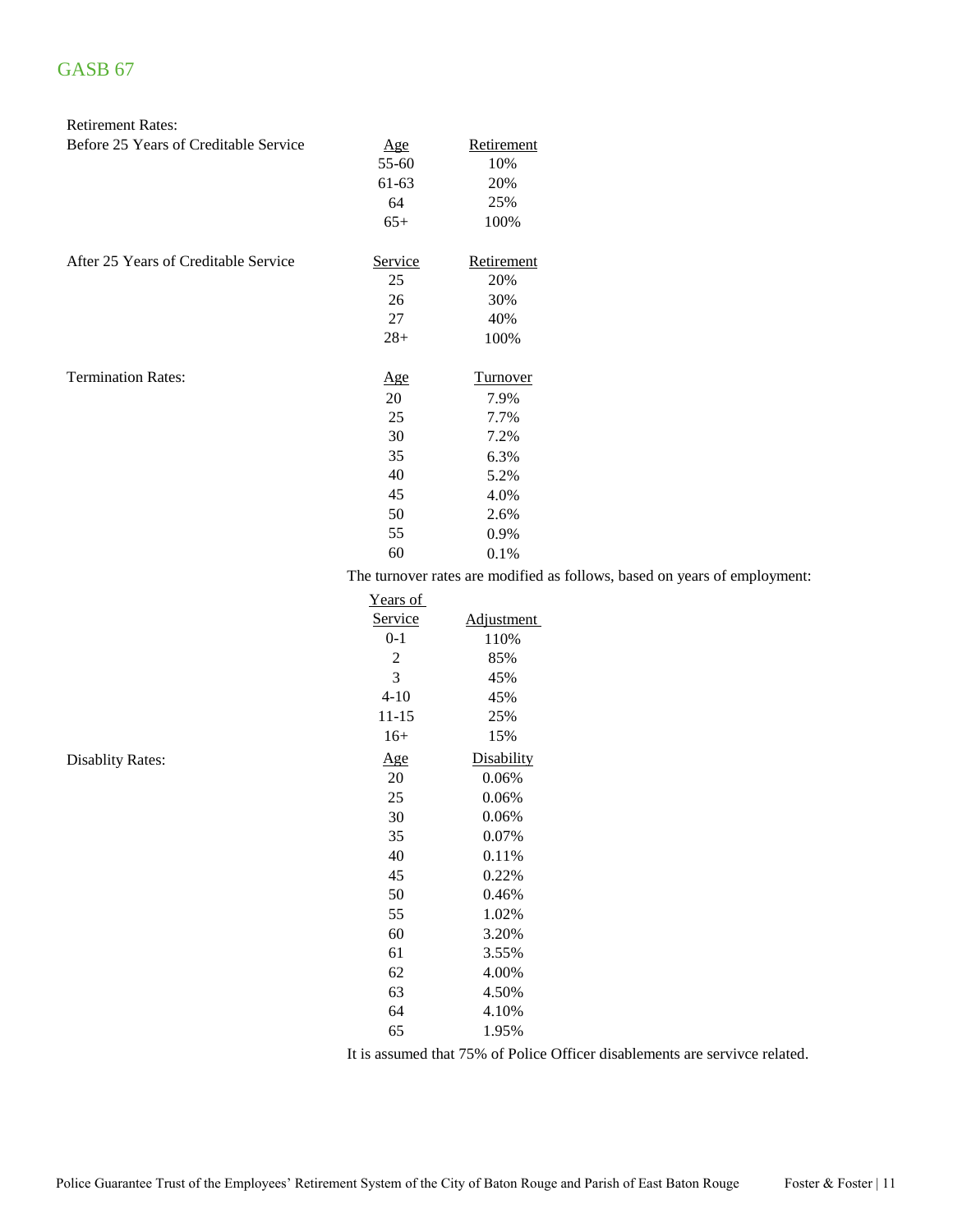| Assumed Converted Leave Transfers to<br>Retirement System: | $1.50$ years.                                                                                                                                    |
|------------------------------------------------------------|--------------------------------------------------------------------------------------------------------------------------------------------------|
| <b>Percent Married:</b>                                    | 80% of Members are assumed to be married with husbands 3 years older than wives.                                                                 |
| <b>Actuarial Cost Method:</b>                              | Entry Age Normal.                                                                                                                                |
| Contribution Interest Adjusment:                           | The following load is applied for determination of the Sponsor Contribution:<br>Interest $-$ A full year, based on the current 7.25% assumption. |
| <b>Asset Valuation Method:</b>                             | Expected Value Method. 20% of investment gains or losses are recognized annually.                                                                |
| <b>Ancillary Benefits:</b>                                 | MPERS ancillary benefits (turnover, disability, death) are assumed to be greater than<br>CPERS ancillary benefits.                               |
| Interest on Future MPERS DROP<br>Accounts:                 | 7.25%, compounded annually for three years, payable at DROP exit.                                                                                |
| Withdrawal of Employee Contributions:                      | 100% of employees who terminate other than for retirement, death, or disability, are<br>assumed to withdraw their contributions.                 |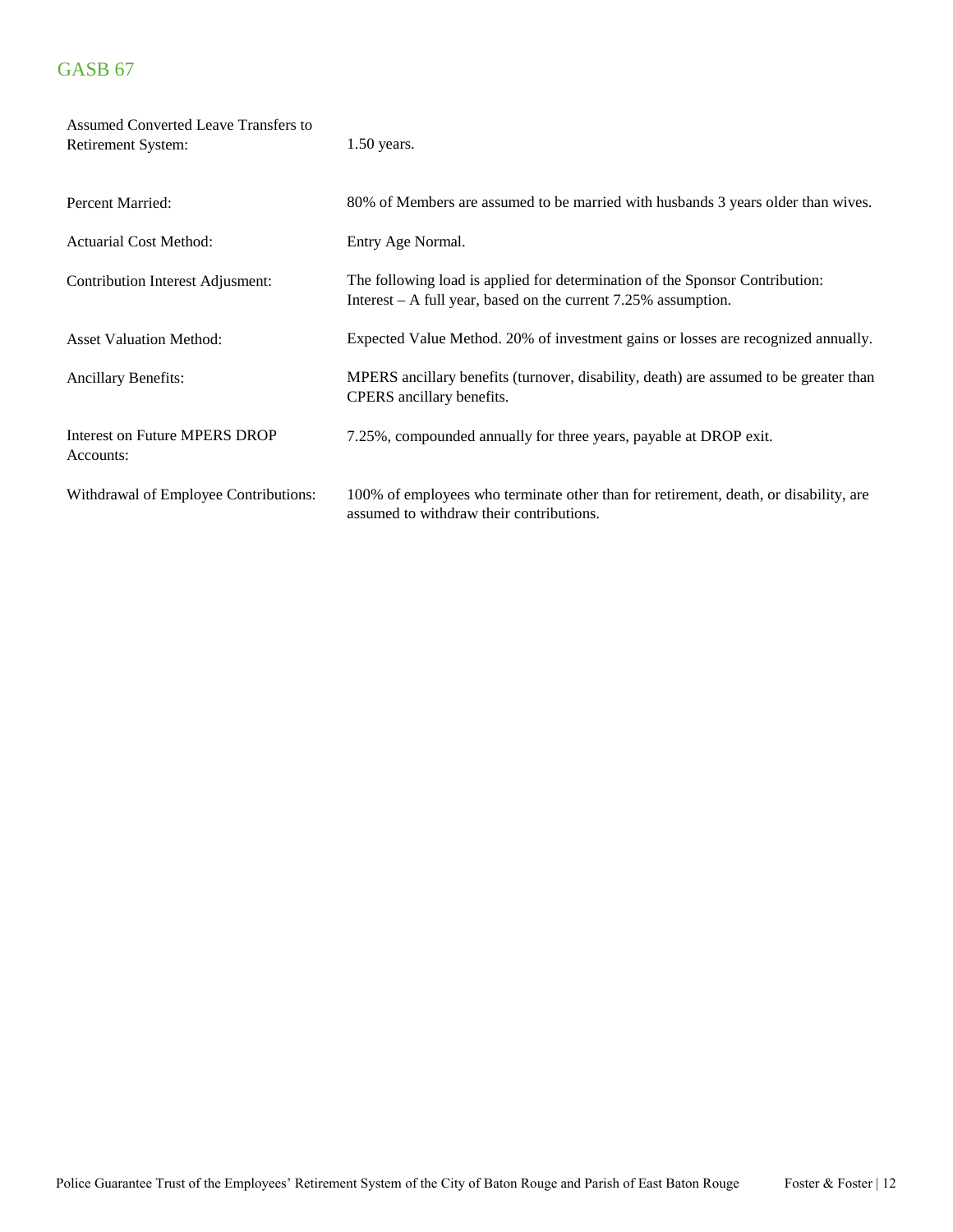### SCHEDULE OF INVESTMENT RETURNS Last 10 Years

| Fiscal Year Ended | Annual Money-Weighted Rate of Return<br>Net of Investment Expense |
|-------------------|-------------------------------------------------------------------|
| 12/31/2019        | 13.69%                                                            |
| 12/31/2018        | $-5.25%$                                                          |
| 12/31/2017        | 10.59%                                                            |
| 12/31/2016        | 5.59%                                                             |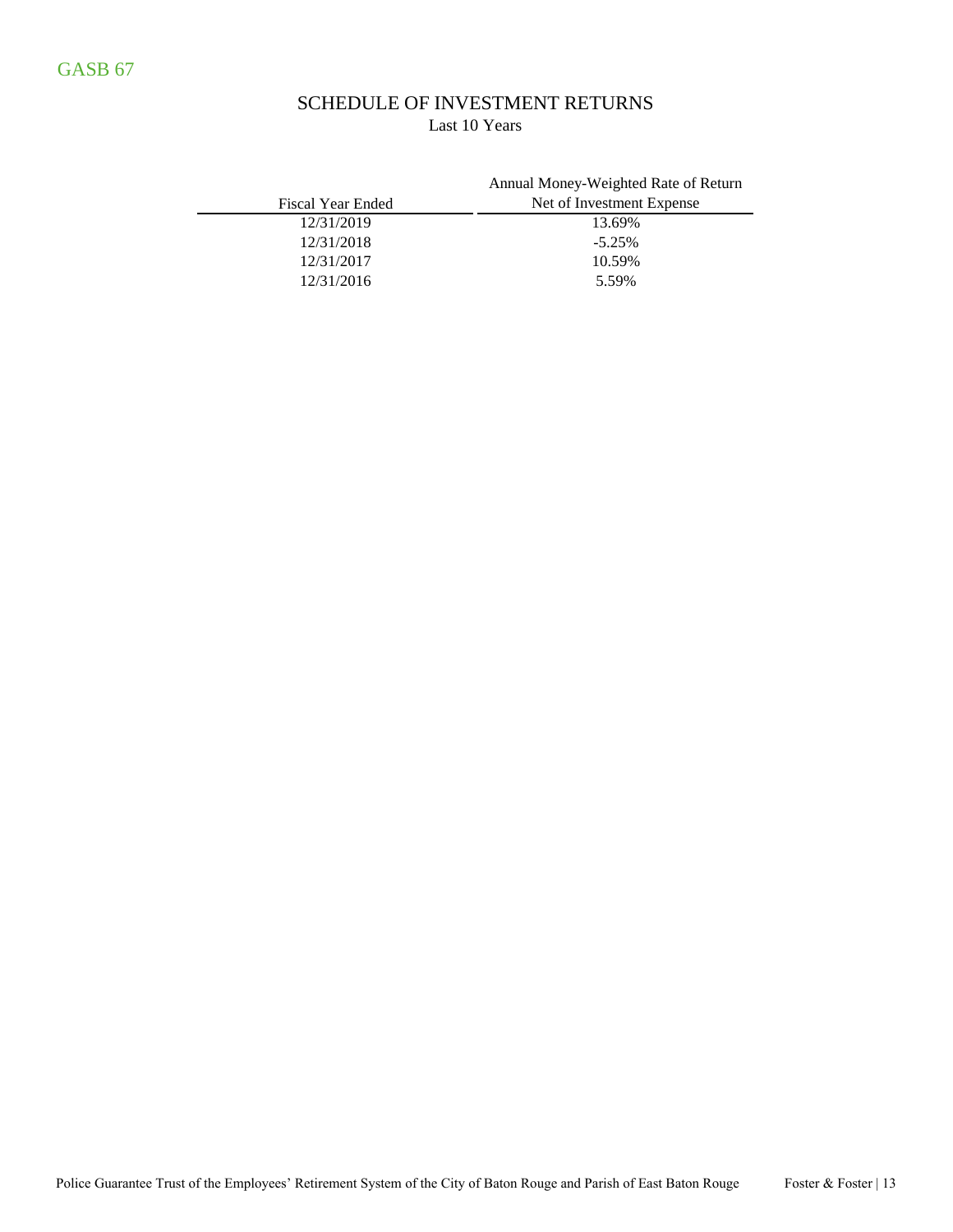### NOTES TO THE FINANCIAL STATEMENTS

(For the Year Ended December 31, 2019)

#### *Plan Description*

This plan was effective February 26, 2000 and was most recently amended effective February 28, 2001.

The plan is a single employer defined benefit pension plan, established and amended by the City of Baton Rouge, Louisiana and Parish of East Baton Rouge acting through its Board of Trustees.

Eligible police employees who are active members or in the Deferred Retirement Option Plan (DROP) of the City of Baton Rouge and Parish of East Baton Rouge (CPERS) on February 26, 2000 who elected to transfer into the Municipal Police Employees' Retirement System of Louisiana (MPERS) are automatically included in the Police Guarantee Trust (PGT).

#### *Plan Membership as of January 1, 2019:*

| Inactive Plan Members or Beneficiaries Currently Receiving Benefits | 219  |
|---------------------------------------------------------------------|------|
| Inactive Plan Members Entitled to But Not Yet Receiving Benefits    |      |
| <b>Active Plan Members</b>                                          | 106. |
|                                                                     | 328  |

#### *Benefits Provided*

The Plan provides retirement and drop benefits.

The Plan provisions can be found in the January 1, 2019 Actuarial Valuation Report for the Police Guarantee Trust of the Employees' Retirement System of the City of Baton Rouge and Parish of East Baton Rouge prepared by Foster & Foster Actuaries and Consultants.

#### *Contributions*

Member Contributions: Based on current member contribution rate under CPERS, applied to member's compensation not covered by MPERS. Member contributions are "picked up" by the City.

Employer Contributions: Balance of actuarially required contribution less member contributions, as determined above.

#### Net Pension Liability

The measurement date is December 31, 2019.

The measurement period for the pension expense was January 1, 2019 to December 31, 2019. The reporting period is January 1, 2019 through December 31, 2019.

The Sponsor's Net Pension Liability was measured as of December 31, 2019. The Total Pension Liability used to calculate the Net Pension Liability was determined as of that date.

#### *Actuarial Assumptions:*

The Total Pension Liability was determined by an actuarial valuation as of January 1, 2019 updated to December 31, 2019 using the following actuarial assumptions:

| Inflation                 | 2.25%     |
|---------------------------|-----------|
| <b>Salary Increases</b>   | Age based |
| Discount Rate             | 4.13%     |
| Investment Rate of Return | 5.75%     |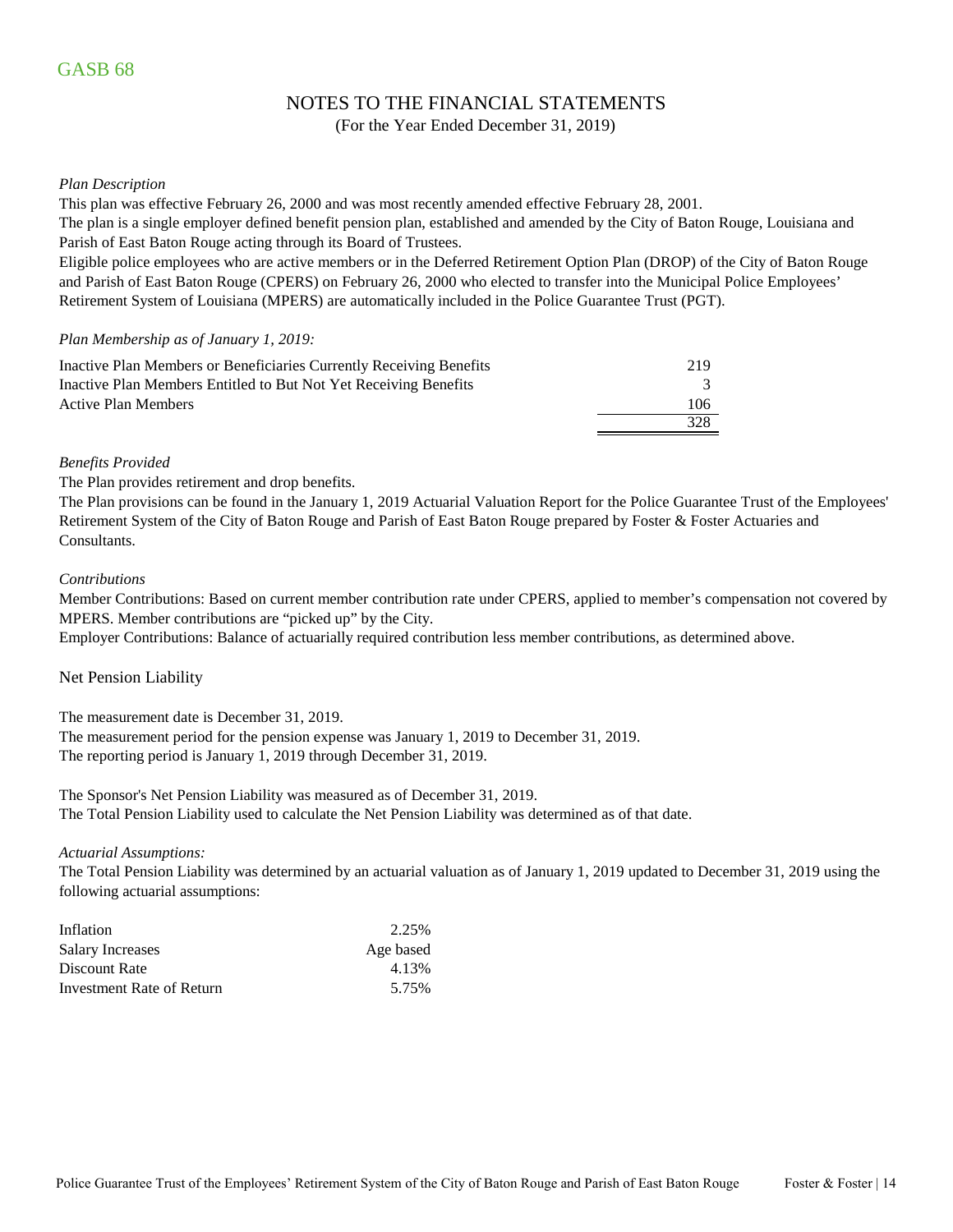*Mortality Rates Healthy Active Lives:*

RP-2006 Blue Collar Employee Projected back to 2001, Generational with MP-2018 (2016 base year).

*Mortality Rates Healthy Inactive Lives:*

RP-2006 Blue Collar Annuitant Projected back to 2001, Generational with MP-2018 (2016 base year). *Mortality Rate Disabled Lives:*

RP-2006 Disability Table Projected back to 2001, Generational with MP-2018 (2016 base year).

The significant assumptions are based upon the most recent experience study dated January 21, 2020.

The Long-Term Expected Rate of Return on Pension Plan investments can be determined using a building-block method in which best-estimate ranges of expected future real rates of return (expected returns, net of Pension Plan investment expenses and inflation) are developed for each major asset class.

For 2019, the inflation rate assumption of the investment advisor was 2.50%.

These ranges are combined to produce the Long-Term Expected Rate of Return by weighting the expected future real rates of return by the target asset allocation percentage and by adding expected inflation.

Best estimates of arithmetic rates real rates of return for each major asset class included in the Pension Plan's target asset allocation as of December 31, 2019 are summarized in the following table:

|                             |            | Long Term                   |
|-----------------------------|------------|-----------------------------|
|                             | Target     | <b>Expected Real</b>        |
| Asset Class                 | Allocation | Rate of Return <sup>1</sup> |
| Domestic Equity             | 32.50%     | 7.50%                       |
| <b>International Equity</b> | 17.50%     | 8.50%                       |
| Domestic Bonds              | 25.00%     | 2.50%                       |
| International Bonds         | 5.00%      | 3.50%                       |
| <b>Real Estate</b>          | 15.00%     | 4.50%                       |
| <b>Alternative Assets</b>   | 5.00%      | 5.70%                       |
| Total                       | 100.00%    |                             |

#### <sup>1</sup> Source: AndCo Consulting

#### Discount Rate:

The projection of cash flows used to determine the Discount rate assumed that Plan member contributions will be made at the current contribution rate and that Sponsor contributions will be made at rates equal to the difference between actuarially determined contribution rates and the member rate. Based on those assumptions, the Pension Plan's Fiduciary Net Position was projected to provide future benefit payments for 14 years. These payments were discounted using a discount rate of 5.75%. Future benefits payments beyond 14 years were discounted using a high quality municipal bond rate of 3.26%. The high quality municipal bond rate was based on the week closest to, but not later than, the measurement date of the S&P Municipal Bond 20 Year High Grade Rate Index. The single equivalent discount rate was 4.13%.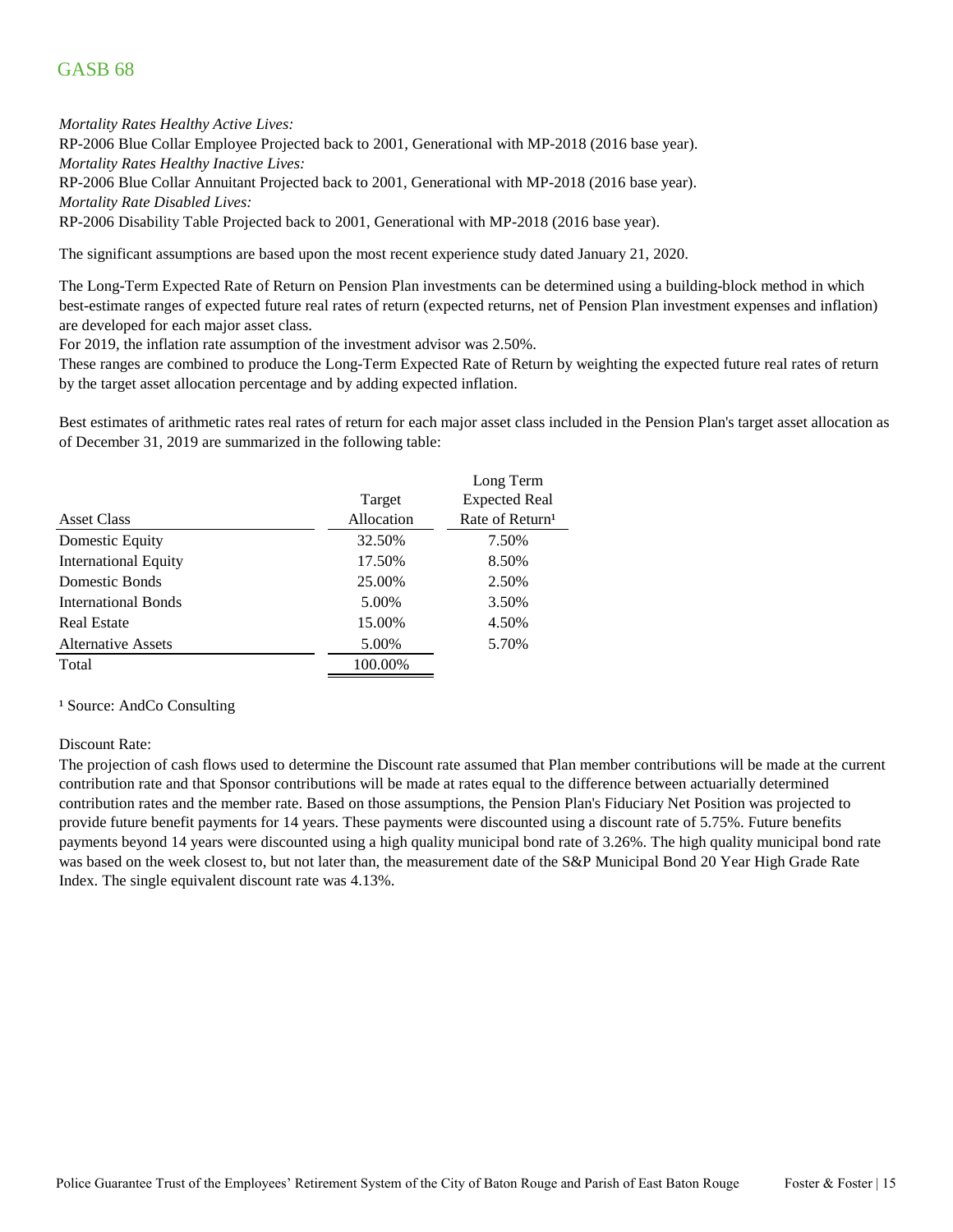# CHANGES IN NET PENSION LIABILITY

|                                                               | Increase (Decrease)  |             |                     |                |               |             |
|---------------------------------------------------------------|----------------------|-------------|---------------------|----------------|---------------|-------------|
|                                                               | <b>Total Pension</b> |             |                     | Plan Fiduciary |               | Net Pension |
|                                                               |                      | Liability   | <b>Net Position</b> |                |               | Liability   |
|                                                               |                      | (a)         |                     | (b)            |               | $(a)-(b)$   |
| Balances as of December 31, 2018                              | \$.                  | 44,356,111  | <sup>\$</sup>       | 14,415,588     | <sup>\$</sup> | 29,940,523  |
| Beginning of the Year Adjustment                              |                      |             |                     | (673,360)      |               | 673,360     |
| Changes for a Year:                                           |                      |             |                     |                |               |             |
| <b>Service Cost</b>                                           |                      | 380,505     |                     |                |               | 380,505     |
| Interest                                                      |                      | 2,078,790   |                     |                |               | 2,078,790   |
| Differences between Expected and Actual Experience            |                      | 177,405     |                     |                |               | 177,405     |
| Changes of assumptions                                        |                      | 27,828      |                     |                |               | 27,828      |
| Changes of benefit terms                                      |                      |             |                     |                |               |             |
| Contributions - Employer                                      |                      |             |                     | 1,167,213      |               | (1,167,213) |
| Contributions - Employee                                      |                      |             |                     | 52,178         |               | (52, 178)   |
| Net Investment Income                                         |                      |             |                     | 1,788,104      |               | (1,788,104) |
| Benefit Payments, including Refunds of Employee Contributions |                      | (2,312,226) |                     | (2,312,226)    |               |             |
| Administrative Expense                                        |                      |             |                     | (276,209)      |               | 276,209     |
| Net Changes                                                   |                      | 352,302     |                     | 419,060        |               | (66,758)    |
| Balances as of December 31, 2019                              |                      | 44,708,413  |                     | 14, 161, 288   | S             | 30,547,125  |

*Sensitivity of the Net Pension Liability to changes in the Discount Rate.*

|                                 |                  | <b>Current Discount</b> |              |
|---------------------------------|------------------|-------------------------|--------------|
|                                 | 1% Decrease      | Rate                    | 1\% Increase |
|                                 | 3.13%            | 4.13%                   | 5.13%        |
| Sponsor's Net Pension Liability | $$30,744,308$ \$ | 30,547,125 \$           | 30,378,933   |

*Pension Plan Fiduciary Net Position.* 

Detailed information about the pension Plan's Fiduciary Net Position is available in a separately issued Plan financial report.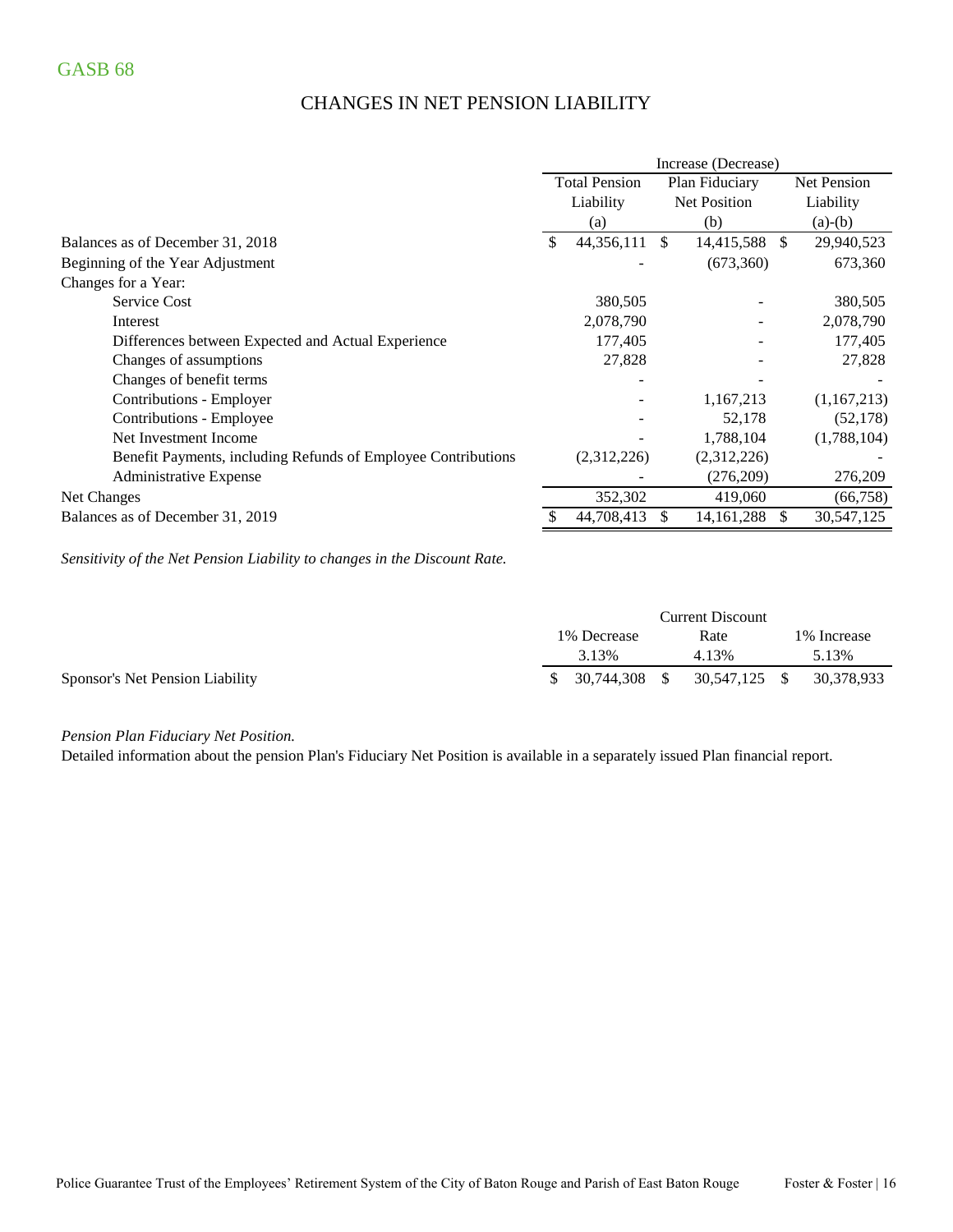# PENSION EXPENSE AND DEFERRED OUTFLOWS OF RESOURCES AND DEFERRED INFLOWS OF RESOURCES RELATED TO PENSIONS

For the year ended December 31, 2019, the Sponsor will recognize a Pension Expense of \$4,270,145. On December 31, 2019, the Sponsor reported Deferred Outflows of Resources and Deferred Inflows of Resources related to pensions from the following sources:

|                                                                                  | Deferred<br>Outflows of<br>Resources | Deferred<br>Inflows of<br>Resources |
|----------------------------------------------------------------------------------|--------------------------------------|-------------------------------------|
|                                                                                  |                                      |                                     |
| Differences between Expected and Actual Experience<br>Changes of assumptions     | 88,703<br>13,914                     | -                                   |
| Net difference between Projected and Actual Earnings on Pension Plan investments |                                      | 190,516                             |
| Total                                                                            | 102.617                              | 190,516                             |

Amounts reported as Deferred Outflows of Resources and Deferred Inflows of Resources related to pensions will be recognized in Pension Expense as follows:

| Year ended December 31: |                  |
|-------------------------|------------------|
| 2020                    | \$<br>82,831     |
| 2021                    | \$<br>(52, 473)  |
| 2022                    | \$<br>108,369    |
| 2023                    | \$<br>(226, 626) |
| 2024                    | \$<br>-          |
| Thereafter              | \$<br>-          |
|                         |                  |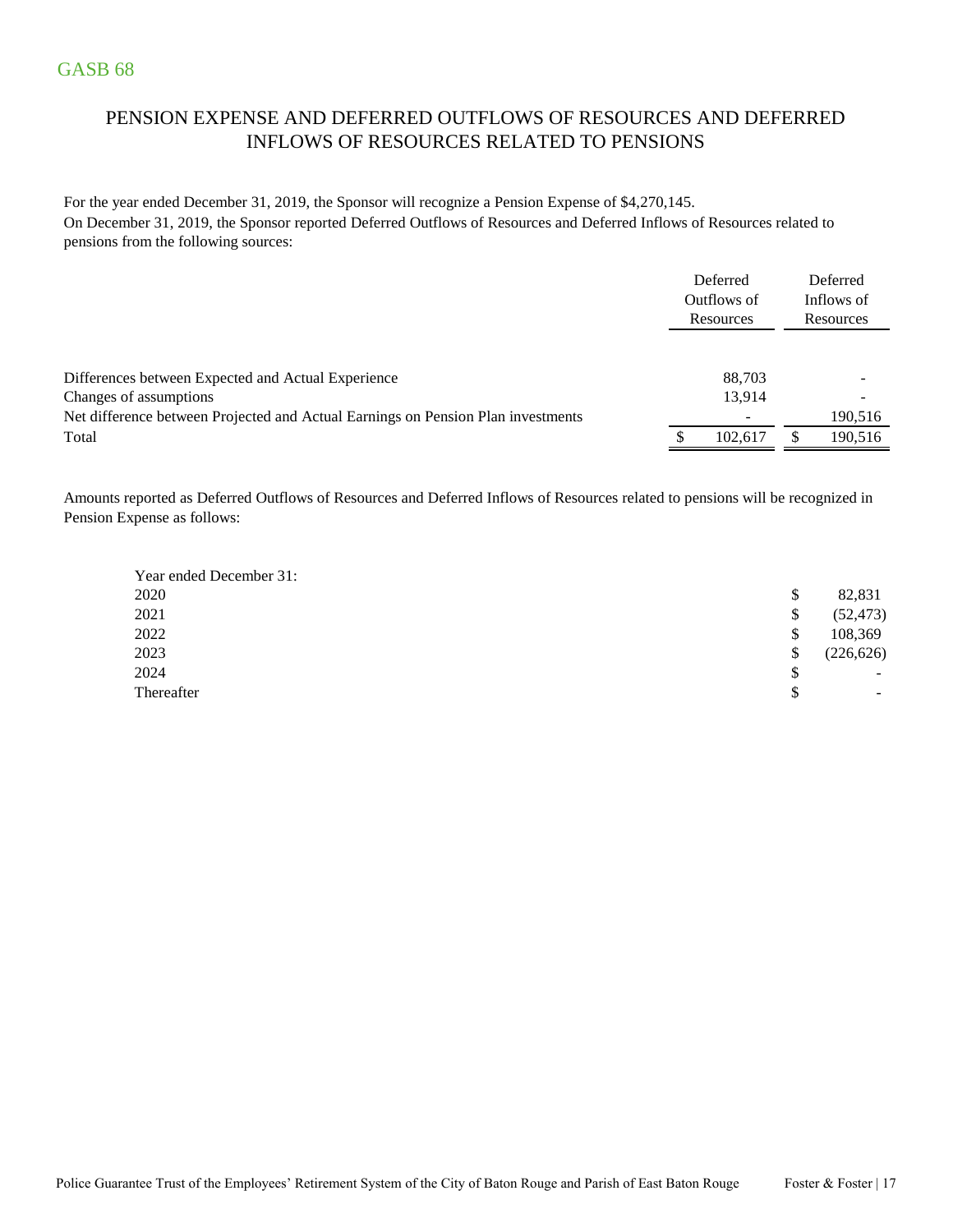### SCHEDULE OF CHANGES IN NET PENSION LIABILITY AND RELATED RATIOS Last 10 Years

|                                                                            | 12/31/2019      |     | 12/31/2018  |     | 12/31/2017  |
|----------------------------------------------------------------------------|-----------------|-----|-------------|-----|-------------|
| <b>Total Pension Liability</b>                                             |                 |     |             |     |             |
| Service Cost                                                               | 380,505         |     | 459,750     |     | 467,379     |
| Interest                                                                   | 2,078,790       |     | 2,098,336   |     | 2,281,368   |
| Changes of benefit terms                                                   |                 |     |             |     |             |
| Differences between Expected and Actual Experience                         | 177,405         |     | 2,147,899   |     | 163,883     |
| Changes of assumptions                                                     | 27,828          |     | 151,797     |     | 287,842     |
| Benefit Payments, including Refunds of Employee Contributions              | (2,312,226)     |     | (2,371,530) |     | (2,340,178) |
| Net Change in Total Pension Liability                                      | 352,302         |     | 2,486,252   |     | 860,294     |
| <b>Total Pension Liability - Beginning</b>                                 | 44,356,111      |     | 41,869,859  |     | 41,009,565  |
| Total Pension Liability - Ending (a)                                       | 44,708,413      | \$. | 44,356,111  | \$  | 41,869,859  |
| Plan Fiduciary Net Position                                                |                 |     |             |     |             |
| Contributions - Employer                                                   | 1,167,213       |     | 778,113     |     | 641,699     |
| Contributions - Employee                                                   | 52,178          |     | 54,100      |     | 70,460      |
| Net Investment Income                                                      | 1,788,104       |     | (849,966)   |     | 1,727,482   |
| Benefit Payments, including Refunds of Employee Contributions              | (2,312,226)     |     | (2,371,530) |     | (2,340,178) |
| <b>Administrative Expense</b>                                              | (276, 209)      |     | (282, 942)  |     | (275, 799)  |
| Net Change in Plan Fiduciary Net Position                                  | 419,060         |     | (2,672,225) |     | (176, 336)  |
| Plan Fiduciary Net Position - Beginning                                    | 14,415,588      |     | 17,087,813  |     | 17,264,149  |
| Beginning of the Year Adjustment                                           | (673,360)       |     |             |     |             |
| Plan Fiduciary Net Position - Ending (b)                                   | 14, 161, 288    | S.  | 14,415,588  | \$  | 17,087,813  |
| Net Pension Liability - Ending (a) - (b)                                   | 30,547,125      |     | 29,940,523  |     | 24,782,046  |
| Plan Fiduciary Net Position as a percentage of the Total Pension Liability | 31.67%          |     | 32.50%      |     | 40.81%      |
| <b>Covered Payroll</b>                                                     | \$<br>8,100,367 | \$. | 9,206,458   | \$. | 11,748,200  |
| Net Pension Liability as a percentage of Covered Payroll                   | 377.11%         |     | 325.21%     |     | 210.94%     |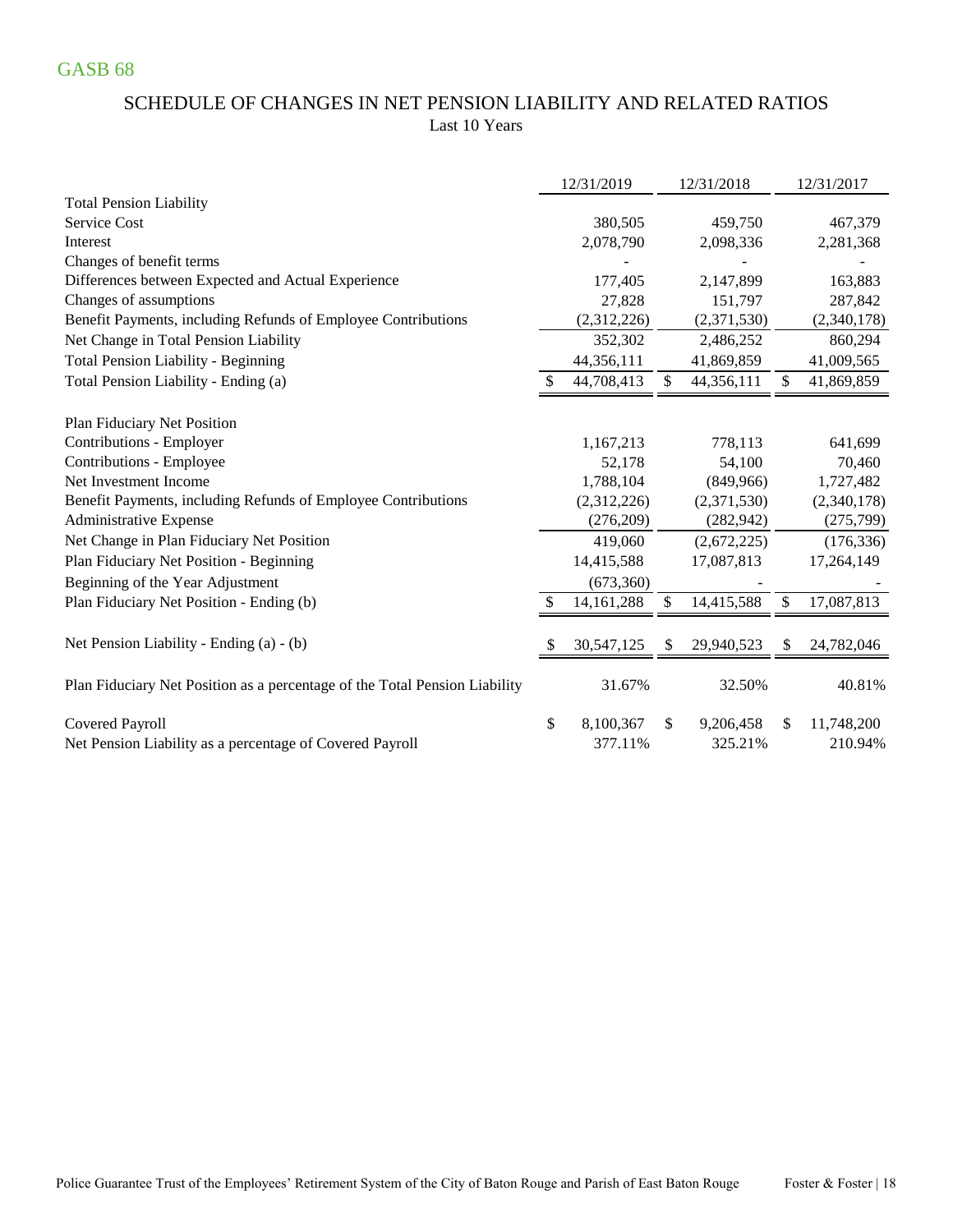### SCHEDULE OF CHANGES IN NET PENSION LIABILITY AND RELATED RATIOS Last 10 Years

|                                                                            | 12/31/2016   | 12/31/2015 <sup>1</sup> | 12/31/2014 1 |
|----------------------------------------------------------------------------|--------------|-------------------------|--------------|
| <b>Total Pension Liability</b>                                             |              |                         |              |
| Service Cost                                                               | 477,571      | 454,961                 | 437,310      |
| Interest                                                                   | 2,423,493    | 2,338,200               | 2,565,879    |
| Changes of benefit terms                                                   |              |                         |              |
| Differences between Expected and Actual Experience                         | 2,243,050    | 1,721,888               |              |
| Changes of assumptions                                                     | 555,501      | (979, 283)              | 340,742      |
| Benefit Payments, including Refunds of Employee Contributions              | (2,651,397)  | (1,853,004)             | (1,679,506)  |
| Net Change in Total Pension Liability                                      | 3,048,218    | 1,682,762               | 1,664,425    |
| <b>Total Pension Liability - Beginning</b>                                 | 37,961,347   | 36,278,585              | 34,614,160   |
| Total Pension Liability - Ending (a)                                       | \$41,009,565 | \$37,961,347            | \$36,278,585 |
| Plan Fiduciary Net Position                                                |              |                         |              |
| Contributions - Employer                                                   | 581,006      | 951,261                 | 763,873      |
| Contributions - Employee                                                   | 63,856       | 99,365                  | 90,774       |
| Net Investment Income                                                      | 974,590      | (403, 640)              | 796,414      |
| Benefit Payments, including Refunds of Employee Contributions              | (2,651,397)  | (1,853,004)             | (1,679,506)  |
| <b>Administrative Expense</b>                                              | (269, 510)   | (313,560)               | (333,744)    |
| Net Change in Plan Fiduciary Net Position                                  | (1,301,455)  | (1,519,578)             | (362, 189)   |
| Plan Fiduciary Net Position - Beginning                                    | 18,565,604   | 20,085,182              | 20,447,371   |
| Beginning of the Year Adjustment                                           |              |                         |              |
| Plan Fiduciary Net Position - Ending (b)                                   | \$17,264,149 | \$18,565,604            | \$20,085,182 |
|                                                                            |              |                         |              |
| Net Pension Liability - Ending (a) - (b)                                   | \$23,745,416 | \$19,395,743            | \$16,193,403 |
| Plan Fiduciary Net Position as a percentage of the Total Pension Liability | 42.10%       | 48.91%                  | 55.36%       |
| Covered Payroll                                                            | \$13,271,888 | \$14,066,159            | 14,282,440   |
| Net Pension Liability as a percentage of Covered Payroll                   | 178.92%      | 137.89%                 | 113.38%      |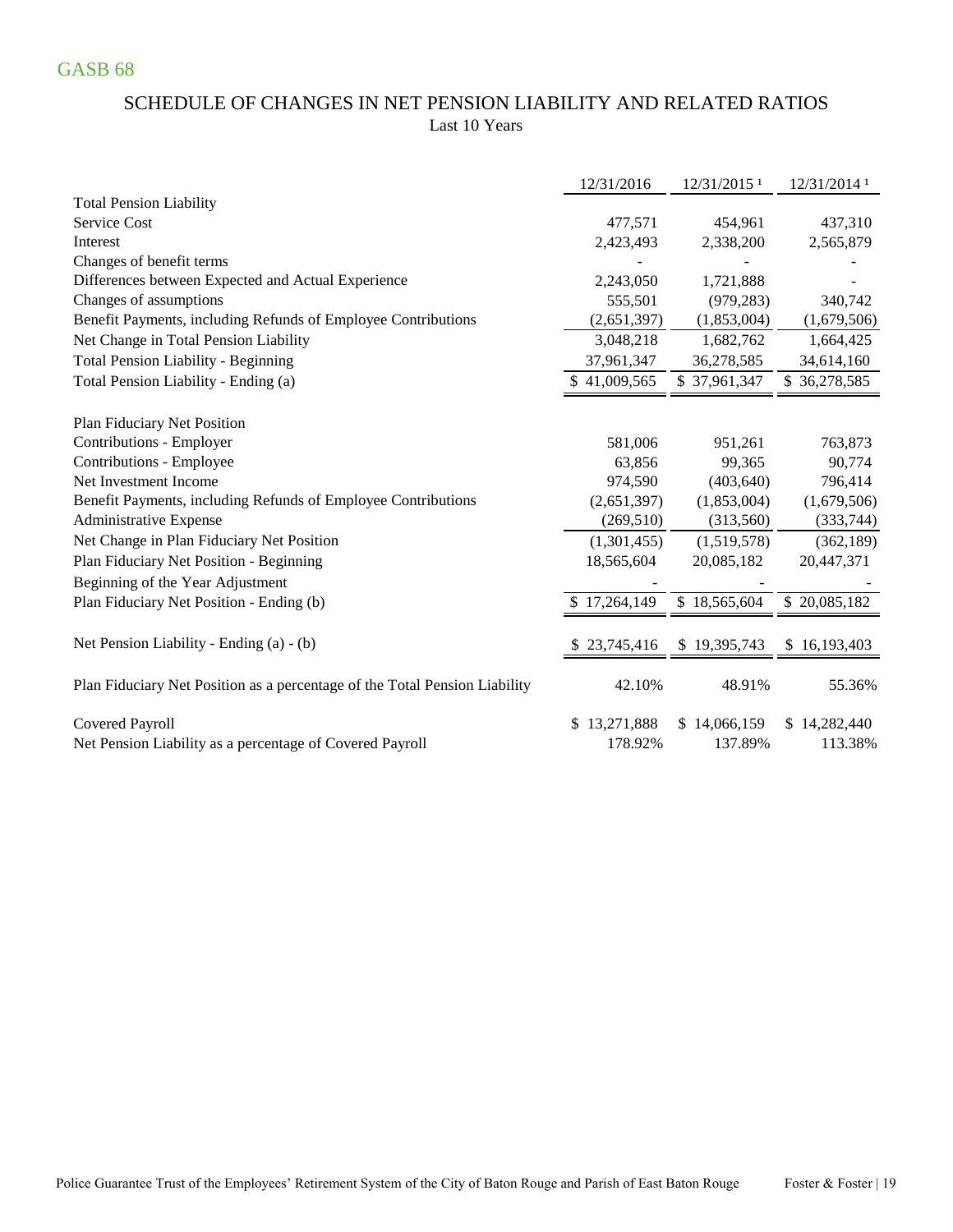#### **Notes to Schedule of Changes in Net Pension Liability and Related Ratios**

<sup>1</sup> The 2014 and 2015 results were provided by the prior actuary, Nyhart.

#### *Changes of assumptions:*

For purposes of determining the GASB discount rate at the 12/31/2019 measurement date, a depletion date projection as of date have been performed. The results of this projection showed a single discount rate of 4.13%.

The discount rate was decreased from 4.77% to 4.13%. In response to an Actuarial Experience Study dated January 21, following assumptions were approved by the Board:

- Inflation
- Salary Increases
- Administrative Expenses
- Cost-of-Living Adjustments
- Mortality Rates
- Retirement Rates
- Withdrawal Rates
- Converted Leave
- MPERS DROP Interest Rate

For purposes of determining the GASB discount rate at the 12/31/2018 measurement date, a depletion date projection as of date have been performed. The results of this projection showed a single discount rate of 4.77%.

The discount rate was lowered from 5.10% to 4.77%.

Additionally, the assumed investment rate of return was lowered from 7.25% to 5.75%, net of investment related expenses.

For purposes of determining the GASB discount rate at the 12/31/2017 measurement date, a depletion date projection as of date have been performed. The results of this projection showed a single discount rate of 5.10%. The discount rate was lowered from 5.66% to 5.10%.

The discount rate was lowered from 6.53% to 5.66%. For purposes of determining the GASB discount rate at the 12/31/2016 measurement date, a depletion date projection as of date have been performed. The results of this projection showed a single discount rate of 5.66%.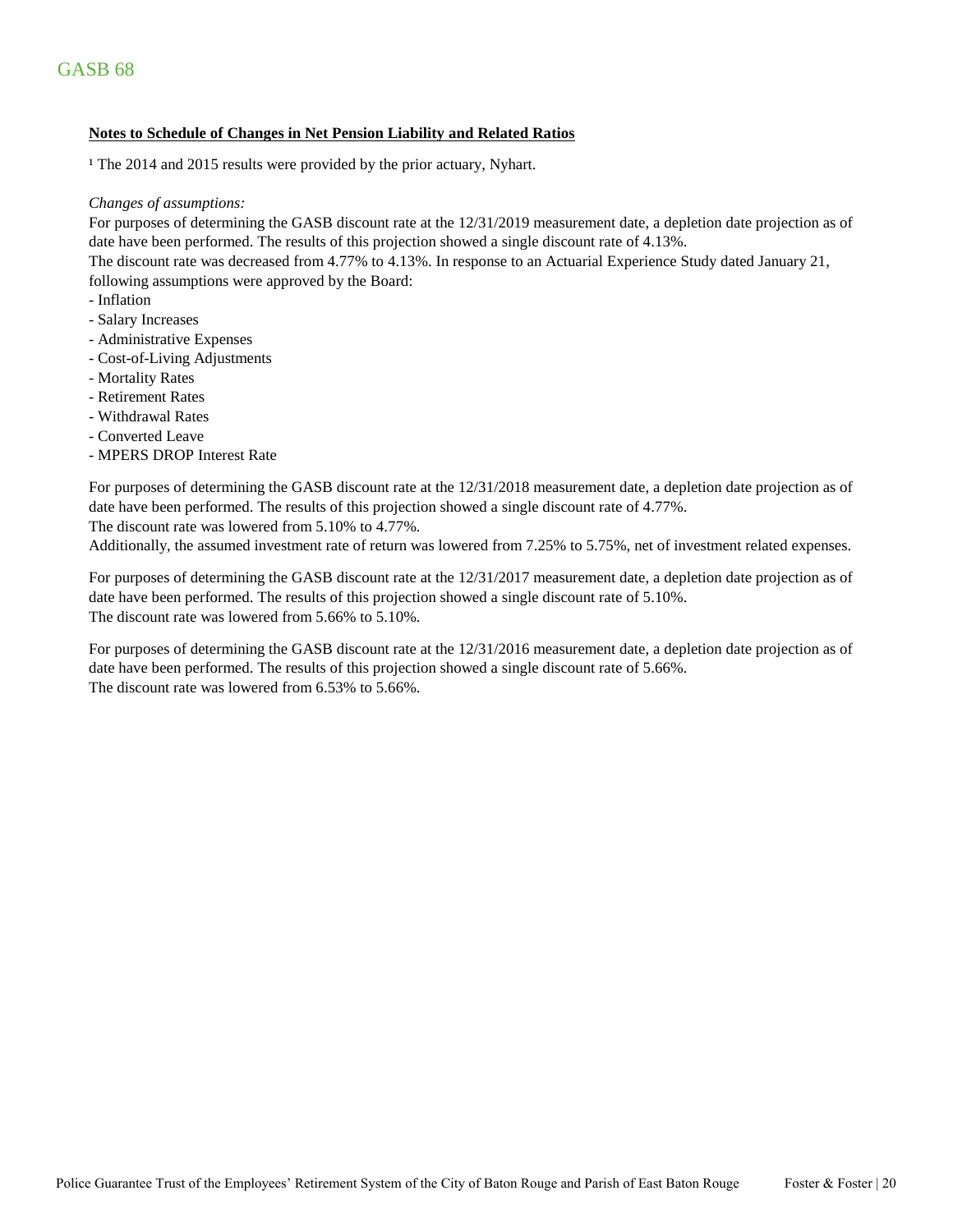# SCHEDULE OF CONTRIBUTIONS

Last 10 Years

|                           |    |              |                 | Contributions   |    |              |                 |
|---------------------------|----|--------------|-----------------|-----------------|----|--------------|-----------------|
|                           |    | Actuarially  | the Actuarially | Contribution    |    |              | as a percentage |
|                           |    | Determined   | Determined      | Deficiency      |    | Covered      | of Covered      |
| <b>Fiscal Year Ended</b>  |    | Contribution | Contributions   | (Excess)        |    | Payroll      | Payroll         |
| 12/31/2019                | \$ | 3,169,155    | \$<br>1,167,213 | \$<br>2,001,942 | \$ | 8,100,367    | 14.41%          |
| 12/31/2018                | S  | 2,455,093    | \$<br>778,113   | \$<br>1,676,980 | \$ | 9,206,458    | 8.45%           |
| 12/31/2017                | \$ | 3,795,014    | \$<br>641,699   | \$<br>3,153,315 |    | \$11,748,200 | 5.46%           |
| 12/31/2016                | \$ | 2,752,642    | \$<br>581,006   | \$<br>2,171,636 |    | \$13,271,888 | 4.38%           |
| $12/31/2015$ <sup>1</sup> | \$ | 3,029,216    | \$<br>951,261   | \$<br>2,077,955 |    | \$14,066,159 | 6.76%           |
| 12/31/2014 1              | \$ | 2,646,547    | \$<br>763,873   | \$<br>1,882,674 |    | \$14,282,440 | 5.35%           |
| 12/31/2013 1              | \$ | 2,679,589    | \$<br>696,918   | \$<br>1,982,671 |    | \$15,428,420 | 4.52%           |
| 12/31/2012 1              | \$ | 2,225,478    | \$<br>238,628   | \$<br>1,986,850 |    | \$15,966,923 | 1.49%           |
| 12/31/2011 1              | \$ | 1,977,834    | \$<br>202,695   | \$<br>1,775,139 |    | \$17,315,930 | 1.17%           |
| 12/31/2010 <sup>1</sup>   | \$ | 1,634,905    | \$<br>250,114   | \$<br>1,384,791 |    | \$18,836,479 | 1.33%           |

<sup>1</sup> Results were provided by the prior actuary, Nyhart.

#### Notes to Schedule

Valuation Date: 01/01/2018

Actuarially Determined contribution rates are calculated as of January 1, two years prior of the following year in which contributions are reported.

Methods and assumptions used to determine contribution rates:

| <b>Mortality Rates:</b>  |                      |                                                                  |         | RP-2000 Combined Healthy Mortality with a Blue Collar Adjustment, Projected to |  |  |  |  |  |  |  |  |  |  |
|--------------------------|----------------------|------------------------------------------------------------------|---------|--------------------------------------------------------------------------------|--|--|--|--|--|--|--|--|--|--|
|                          | 2019 using Scale BB. |                                                                  |         |                                                                                |  |  |  |  |  |  |  |  |  |  |
|                          | Age                  | Male                                                             | Female  |                                                                                |  |  |  |  |  |  |  |  |  |  |
|                          | 20                   | 0.0326%                                                          | 0.0180% |                                                                                |  |  |  |  |  |  |  |  |  |  |
|                          | 30                   | 0.0686%                                                          | 0.0277% |                                                                                |  |  |  |  |  |  |  |  |  |  |
|                          | 40                   | 0.1295%                                                          | 0.0829% |                                                                                |  |  |  |  |  |  |  |  |  |  |
|                          | 50                   | 0.2278%                                                          | 0.1854% |                                                                                |  |  |  |  |  |  |  |  |  |  |
|                          | 60                   | 0.7237%                                                          | 0.4089% |                                                                                |  |  |  |  |  |  |  |  |  |  |
|                          | 70                   | 2.0079%                                                          | 1.4815% |                                                                                |  |  |  |  |  |  |  |  |  |  |
|                          | Disabled Lives:      |                                                                  |         |                                                                                |  |  |  |  |  |  |  |  |  |  |
|                          |                      | RP-2000 Disabled Mortality projected to 2019 using Scale BB.     |         |                                                                                |  |  |  |  |  |  |  |  |  |  |
| <b>Interest Rate:</b>    |                      | 7.25% per year, compounded annually, net of investment expenses. |         |                                                                                |  |  |  |  |  |  |  |  |  |  |
| Inflation:               | 2.75% per year.      |                                                                  |         |                                                                                |  |  |  |  |  |  |  |  |  |  |
| <b>Salary Increases:</b> | Inflation, plus      |                                                                  |         |                                                                                |  |  |  |  |  |  |  |  |  |  |
|                          | <u>Age</u>           | $\frac{0}{0}$                                                    |         |                                                                                |  |  |  |  |  |  |  |  |  |  |
|                          | 30                   | 4.00%                                                            |         |                                                                                |  |  |  |  |  |  |  |  |  |  |
|                          | 35                   | 2.00%                                                            |         |                                                                                |  |  |  |  |  |  |  |  |  |  |
|                          | 40                   | 2.00%                                                            |         |                                                                                |  |  |  |  |  |  |  |  |  |  |
|                          | 45                   | 1.00%                                                            |         |                                                                                |  |  |  |  |  |  |  |  |  |  |
|                          | 50                   | 0.00%                                                            |         |                                                                                |  |  |  |  |  |  |  |  |  |  |
|                          | 55                   | 0.00%                                                            |         |                                                                                |  |  |  |  |  |  |  |  |  |  |
|                          |                      |                                                                  |         |                                                                                |  |  |  |  |  |  |  |  |  |  |

MPERS COLA:  $2.00\%$  compounded annually.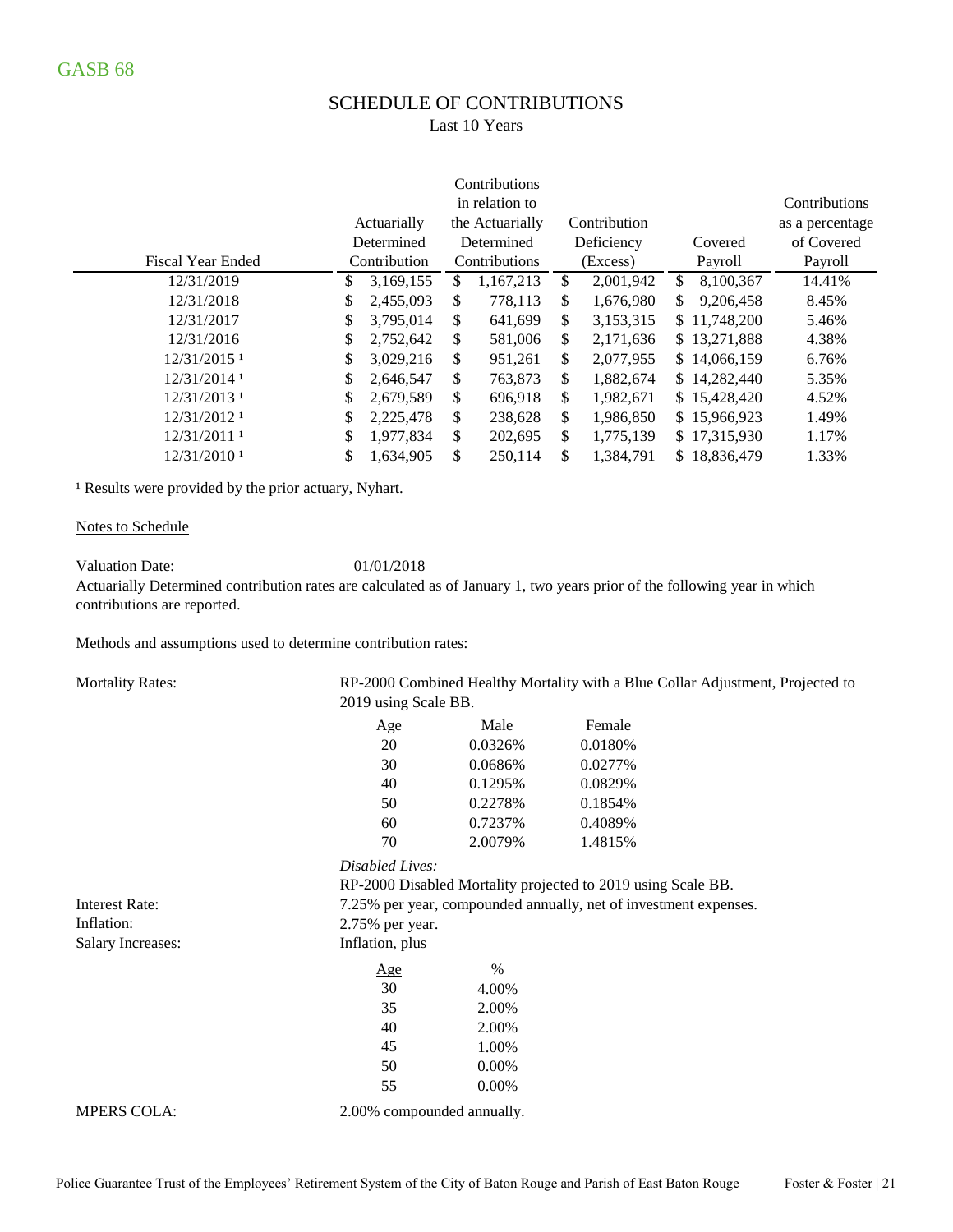Disablity Rates:

| <b>Retirement Rates:</b>              |            |                                    |
|---------------------------------------|------------|------------------------------------|
| Before 25 Years of Creditable Service | <u>Age</u> | Retirement                         |
|                                       | 55-60      | 10%                                |
|                                       | 61-63      | 20%                                |
|                                       | 64         | 25%                                |
|                                       | $65+$      | 100%                               |
| After 25 Years of Creditable Service  | Service    | Retirement                         |
|                                       | 25         | 20%                                |
|                                       | 26         | 30%                                |
|                                       | 27         | 40%                                |
|                                       | $28+$      | 100%                               |
| <b>Termination Rates:</b>             | <u>Age</u> | <u>Turnover</u>                    |
|                                       | 20         | 7.9%                               |
|                                       | 25         | 7.7%                               |
|                                       | 30         | 7.2%                               |
|                                       | 35         | 6.3%                               |
|                                       | 40         | 5.2%                               |
|                                       | 45         | 4.0%                               |
|                                       | 50         | 2.6%                               |
|                                       | 55         | 0.9%                               |
|                                       | 60         | 0.1%                               |
|                                       |            | The turnover rates are modified as |

follows, based on years of employment:

| Years of       |            |
|----------------|------------|
| Service        | Adjustment |
| $0 - 1$        | 110%       |
| $\overline{c}$ | 85%        |
| 3              | 45%        |
| $4 - 10$       | 45%        |
| 11-15          | 25%        |
| $16+$          | 15%        |
|                |            |
| <u>Age</u>     | Disability |
| 20             | 0.06%      |
| 25             | 0.06%      |
| 30             | 0.06%      |
| 35             | 0.07%      |
| 40             | 0.11%      |
| 45             | 0.22%      |
| 50             | 0.46%      |
| 55             | 1.02%      |
| 60             | 3.20%      |
| 61             | 3.55%      |
| 62             | 4.00%      |
| 63             | 4.50%      |
| 64             | 4.10%      |
| 65             | 1.95%      |
|                |            |

It is assumed that 75% of Police Officer disablements are servivce related.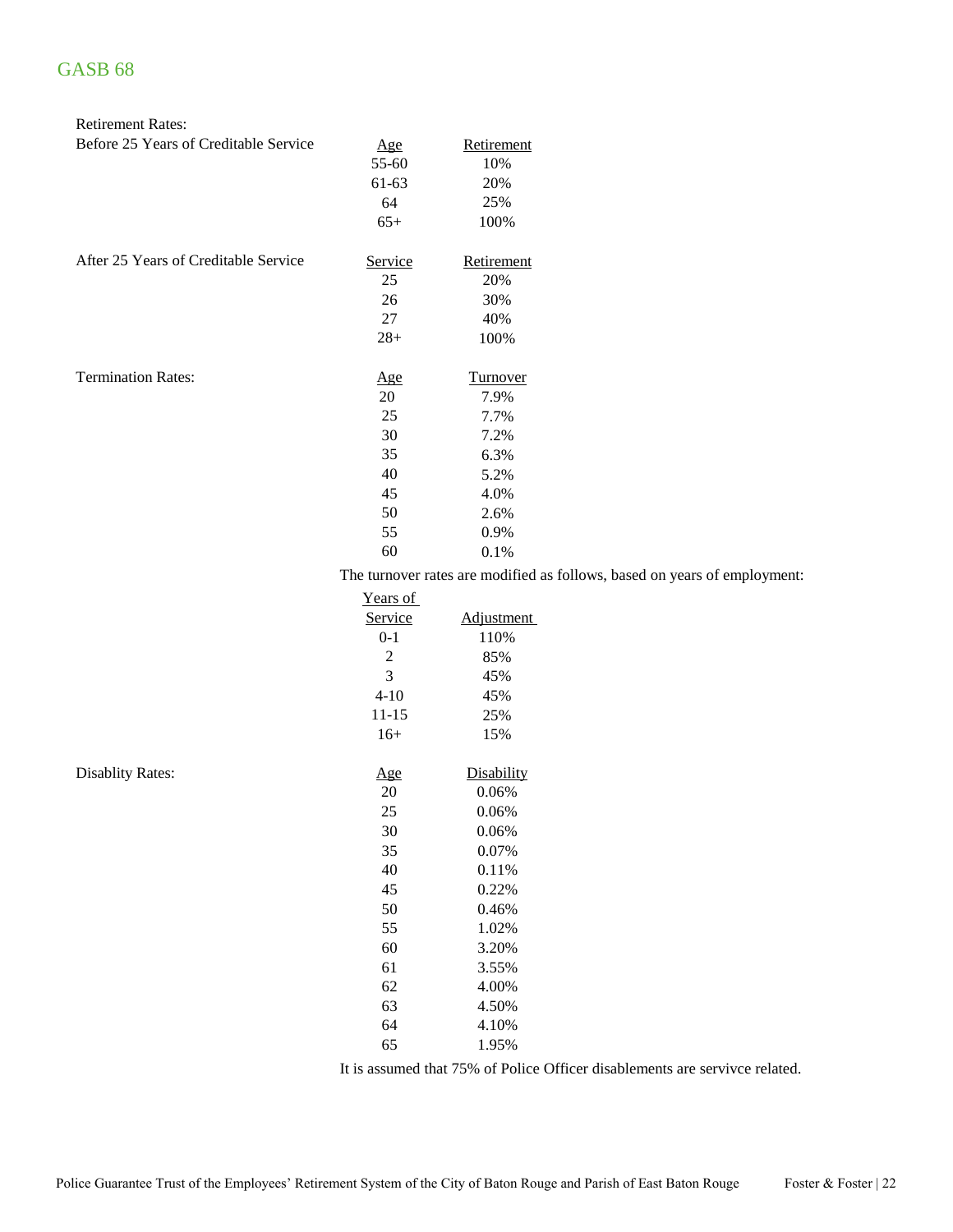| Assumed Converted Leave Transfers to<br>Retirement System: | $1.50$ years.                                                                                                                                    |
|------------------------------------------------------------|--------------------------------------------------------------------------------------------------------------------------------------------------|
| Percent Married:                                           | 80% of Members are assumed to be married with husbands 3 years older than wives.                                                                 |
| <b>Actuarial Cost Method:</b>                              | Entry Age Normal.                                                                                                                                |
| Contribution Interest Adjusment:                           | The following load is applied for determination of the Sponsor Contribution:<br>Interest $- A$ full year, based on the current 7.25% assumption. |
| <b>Asset Valuation Method:</b>                             | Expected Value Method. 20% of investment gains or losses are recognized annually.                                                                |
| <b>Ancillary Benefits:</b>                                 | MPERS ancillary benefits (turnover, disability, death) are assumed to be greater than<br>CPERS ancillary benefits.                               |
| <b>Interest on Future MPERS DROP</b><br>Accounts:          | 7.25%, compounded annually for three years, payable at DROP exit.                                                                                |
| Withdrawal of Employee Contributions:                      | 100% of employees who terminate other than for retirement, death, or disability, are<br>assumed to withdraw their contributions.                 |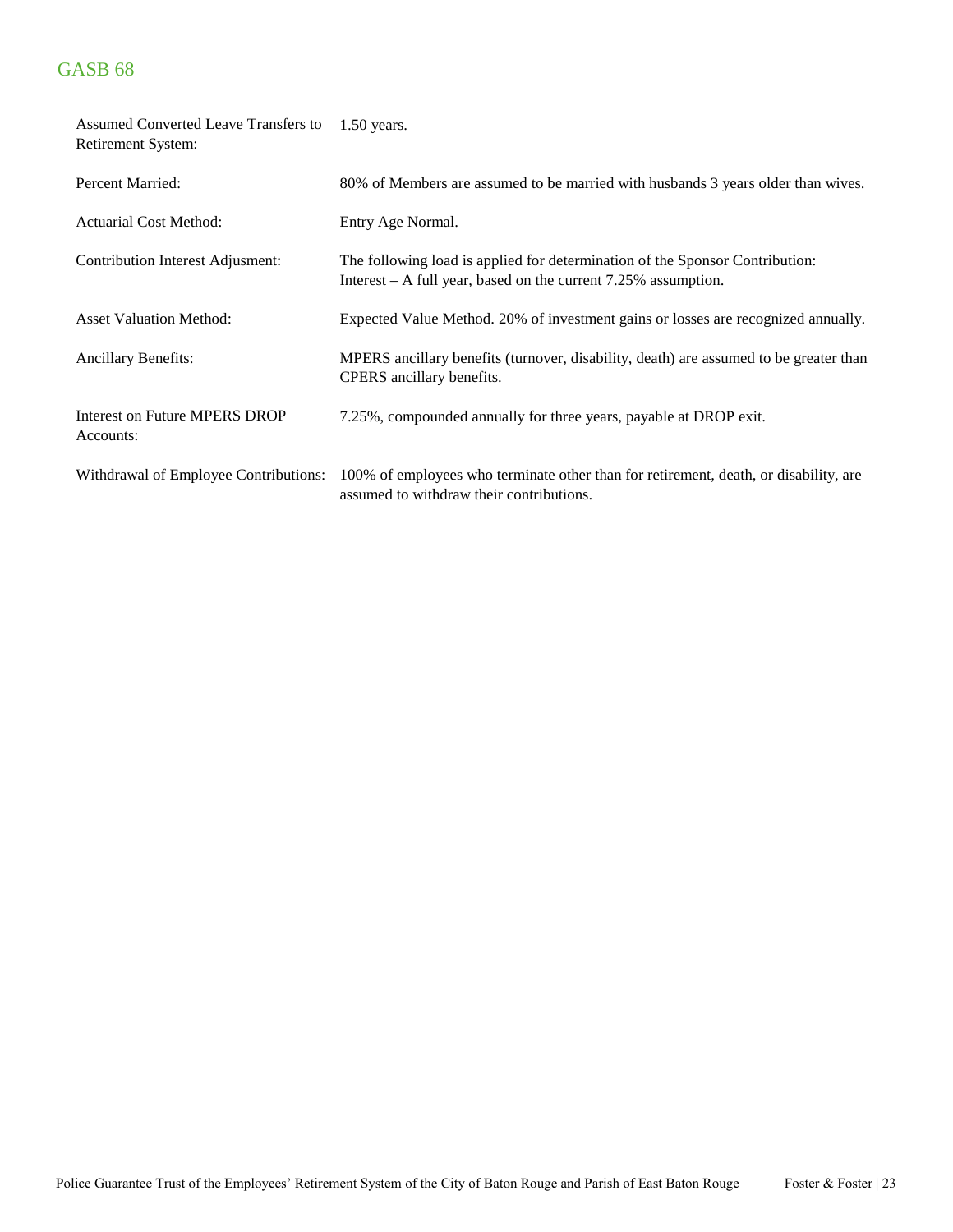### COMPONENTS OF PENSION EXPENSE YEAR ENDING DECEMBER 31, 2019

|                                                     | Net Pension | Deferred                            | Deferred                              | Pension         |
|-----------------------------------------------------|-------------|-------------------------------------|---------------------------------------|-----------------|
|                                                     | Liability   | Inflows                             | Outflows                              | Expense         |
| Balances as of December 31, 2018                    | 29,940,523  | $\overline{\mathcal{S}}$<br>482,526 | $\overline{\mathcal{S}}$<br>2,890,957 | \$              |
| <b>Total Pension Liability Factors:</b>             |             |                                     |                                       |                 |
| <b>Service Cost</b>                                 | 380,505     |                                     |                                       | 380,505         |
| Interest                                            | 2,078,790   |                                     |                                       | 2,078,790       |
| Changes in benefit terms                            |             |                                     |                                       |                 |
| Differences between Expected and Actual Experience  |             |                                     |                                       |                 |
| with regard to economic or demographic assumptions  | 177,405     |                                     | 177,405                               |                 |
| Current year amortization of experience difference  |             |                                     | (1,162,652)                           | 1,162,652       |
| Change in assumptions about future economic or      |             |                                     |                                       |                 |
| demographic factors or other inputs                 | 27,828      |                                     | 27,828                                |                 |
| Current year amortization of change in assumptions  |             |                                     | (89, 813)                             | 89,813          |
| Benefit Payments, including Refunds of Employee     |             |                                     |                                       |                 |
| Contributions                                       | (2,312,226) |                                     |                                       |                 |
| Net change                                          | 352,302     | $\blacksquare$                      | (1,047,232)                           | 3,711,760       |
| Plan Fiduciary Net Position:                        |             |                                     |                                       |                 |
| Contributions - Employer                            | 1,167,213   |                                     |                                       |                 |
| Contributions - Employee                            | 52,178      |                                     |                                       | (52, 178)       |
| Projected Net Investment Income                     | 654,972     |                                     |                                       | (654, 972)      |
| Difference between projected and actual earnings on |             |                                     |                                       |                 |
| Pension Plan investments                            | 1,133,132   | 1,133,132                           |                                       |                 |
| Current year amortization                           |             | (387, 470)                          | (703, 436)                            | 315,966         |
| Benefit Payments, including Refunds of Employee     |             |                                     |                                       |                 |
| Contributions                                       | (2,312,226) |                                     |                                       |                 |
| <b>Administrative Expenses</b>                      | (276,209)   |                                     |                                       | 276,209         |
| Net change                                          | 419,060     | 745,662                             | (703, 436)                            | (114, 975)      |
| Beginning of the Year Adjustment                    | (673,360)   |                                     |                                       | 673,360         |
| Balances as of December 31, 2019                    | 30,547,125  | 1,228,188<br>\$                     | 1,140,289<br>\$                       | 4,270,145<br>\$ |
|                                                     |             |                                     |                                       |                 |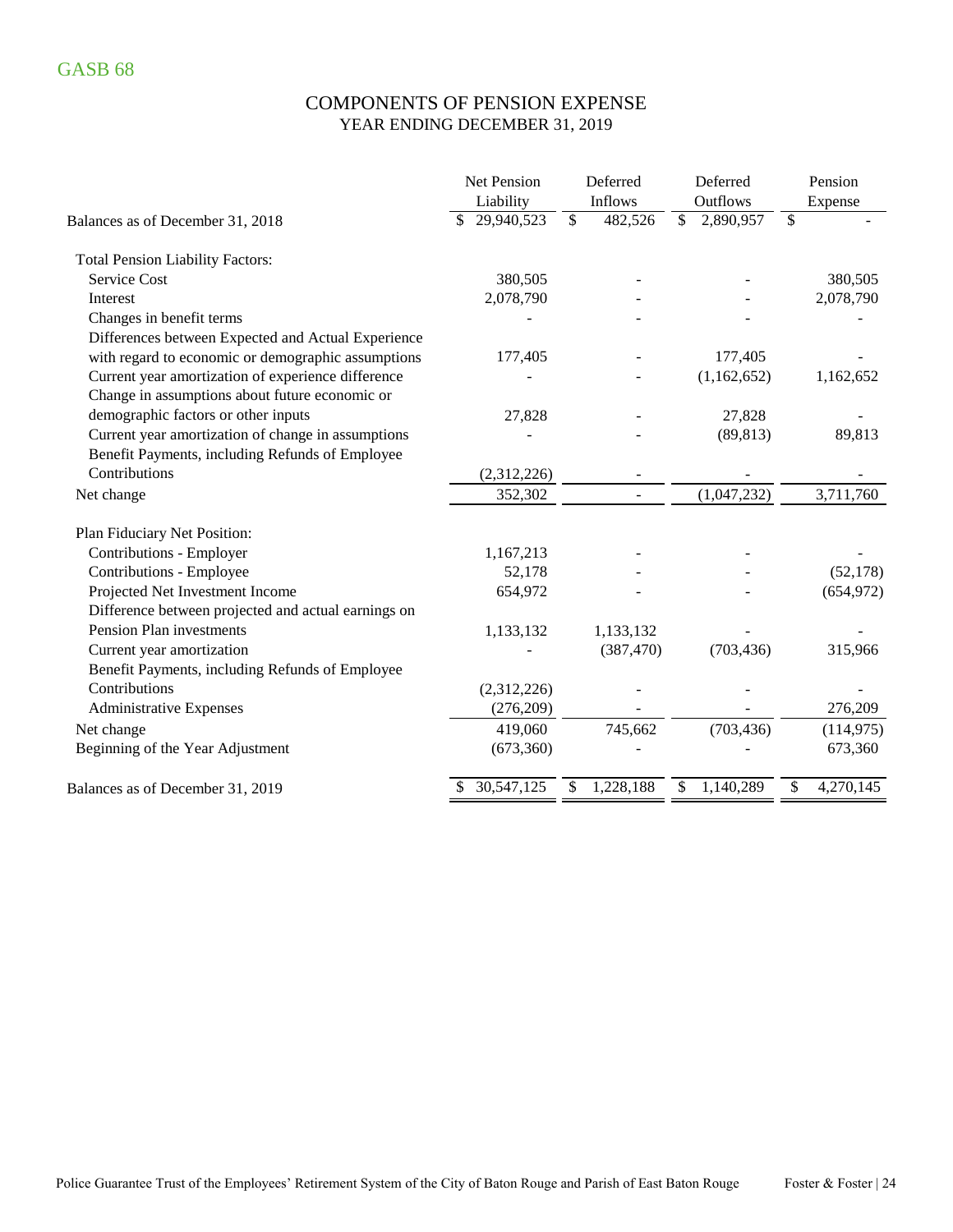#### AMORTIZATION SCHEDULE - INVESTMENTS

#### Increase (Decrease) in Pension Expense Arising from the Recognition of the of Differences Between Projected and Actual Earnings on Pension Plan Investments

| Plan Year<br>Ending |     | Differences Between<br><b>Expected and Actual</b><br>Earnings | Recognition<br>Period (Years) | 2019            |      | 2020            |      | 2021            |              | 2022          |               | 2023               |     | 2024 |                          | 2025 |        |      | 2026       |     | 2027 |                          |        | 2028 |        |
|---------------------|-----|---------------------------------------------------------------|-------------------------------|-----------------|------|-----------------|------|-----------------|--------------|---------------|---------------|--------------------|-----|------|--------------------------|------|--------|------|------------|-----|------|--------------------------|--------|------|--------|
|                     |     |                                                               |                               |                 |      |                 |      |                 |              |               |               |                    |     |      |                          |      |        |      |            |     |      |                          |        |      |        |
| 2019                |     | (1, 133, 132)                                                 |                               | (226, 628)      |      | (226, 626)      | ъ    | (226, 626)      | <sup>S</sup> | (226, 626)    |               | $$^{(226,626)}$ \$ |     |      | $-$ \$                   |      | $\sim$ | - 35 | $\sim$ $-$ | -\$ |      |                          | $-$ \$ |      |        |
| 2018                | Ф   | 1,674,977                                                     |                               | 334.995         | -8   | 334,995         | P.   | 334,995         | -S           | 334,995       |               | $\sim$             | -\$ |      | $-$ \$                   |      | $\sim$ | - 55 | $\sim$     | -\$ |      |                          | $-$ \$ |      |        |
| 2017                | ۰D. | (804, 209)                                                    |                               | $(160, 842)$ \$ |      | $(160, 842)$ \$ |      | $(160, 842)$ \$ |              | $\sim$ $\sim$ | <sup>\$</sup> | $-$ \$             |     |      | $- S$                    |      | $ -$   | -S   | $\sim$ $-$ | -\$ |      |                          | $- S$  |      |        |
| 2016                |     | 163,431                                                       |                               | 32.686          | - \$ | 32.687          | - \$ | $- S$           |              |               | $-$ \$        | $\sim$             | -\$ |      | - 5                      |      | $ -$   | - 35 | $\sim$     | -\$ |      |                          | - ა    |      |        |
| 2015                |     | 1,678,767                                                     |                               | 335,755 \$      |      | $\sim$          | S    | $- S$           |              | $\sim$        | <sup>\$</sup> | $\sim$ 10 $\pm$    | S.  |      | - 25<br>$\sim$           |      | $\sim$ | - 35 | $\sim$     | -\$ |      | $\sim$                   |        |      | $\sim$ |
|                     |     | Net Increase (Decrease) in Pension Expense                    |                               | 315,966         | - \$ | (19,786)        |      | $(52, 473)$ \$  |              | 108,369       |               | $(226, 626)$ \$    |     |      | $\overline{\phantom{a}}$ |      | $\sim$ |      | $\sim$     |     |      | $\overline{\phantom{a}}$ |        |      |        |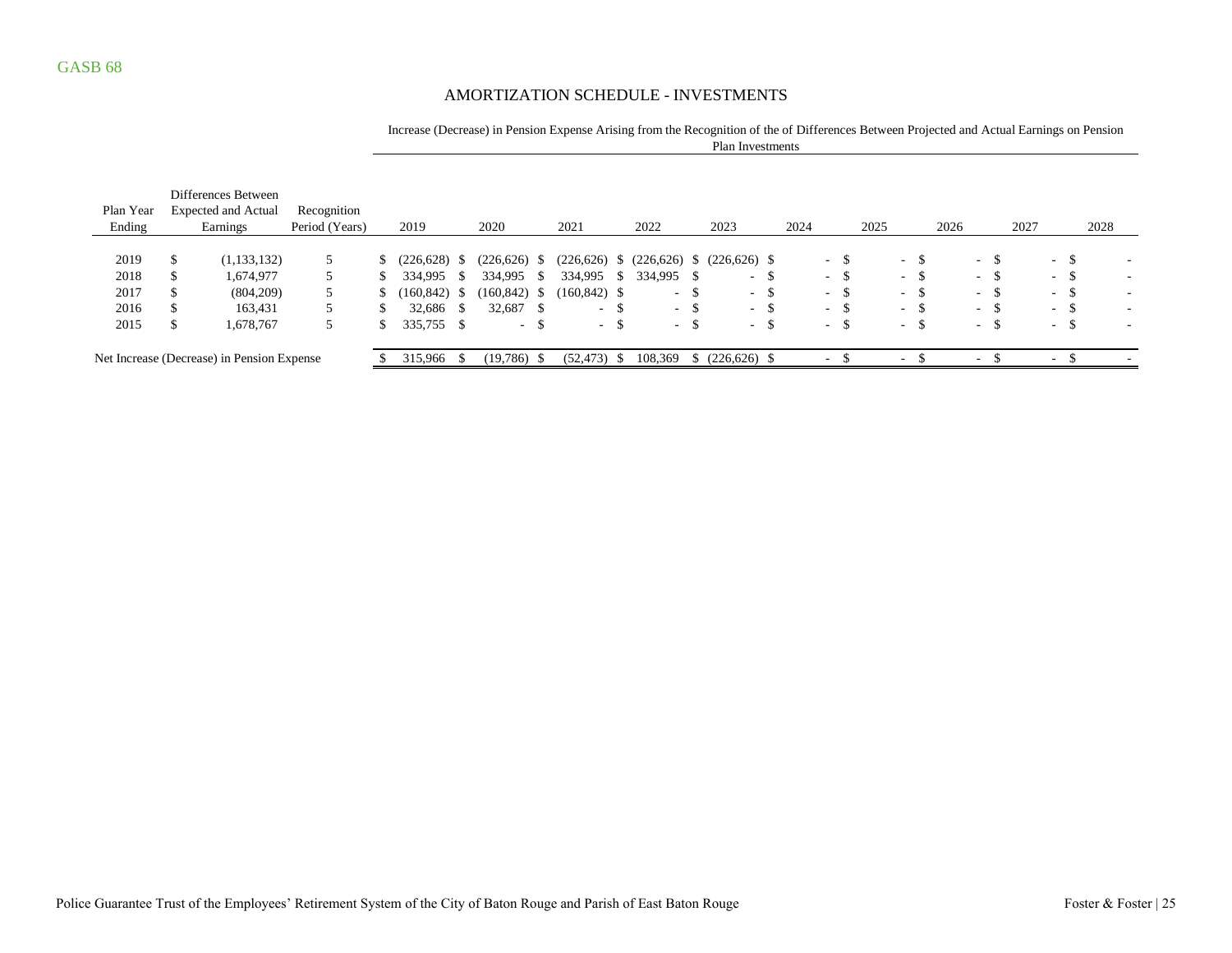### AMORTIZATION SCHEDULE - CHANGES OF ASSUMPTIONS

#### Increase (Decrease) in Pension Expense Arising from the Recognition of the Effects of Changes of Assumptions

| Plan Year<br>Ending | Changes of<br>Assumptions                  | Recognition<br>Period (Years) | 2019                   | 2020      |     | 2021 |                  | 2022 |      |       | 2023 |                     | 2024 |               | 2025 |                         | 2026 |                  | 2027 |                      | 2028 |                          |
|---------------------|--------------------------------------------|-------------------------------|------------------------|-----------|-----|------|------------------|------|------|-------|------|---------------------|------|---------------|------|-------------------------|------|------------------|------|----------------------|------|--------------------------|
| 2019<br>2018        | 27,828<br>151.797                          | ∸                             | 13,914 \$<br>75,899 \$ | 13,914 \$ | - ১ |      | $\sim$<br>$\sim$ |      | - 5  | $-$ S |      | $\sim 100$<br>$- S$ |      | - ১<br>$\sim$ |      | $\sim$<br><b>COLUMN</b> |      | $\sim$<br>$\sim$ |      | - 5<br>$\sim$ $\sim$ |      | $\overline{\phantom{a}}$ |
|                     | Net Increase (Decrease) in Pension Expense |                               | 89,813 \$              | 13,914    |     |      | $\sim$           |      | $ -$ |       |      | $\sim$ 10 $\,$      |      | $\sim$        |      | $\sim$                  |      | $\sim$           |      | $\sim$               |      | $\sim$                   |